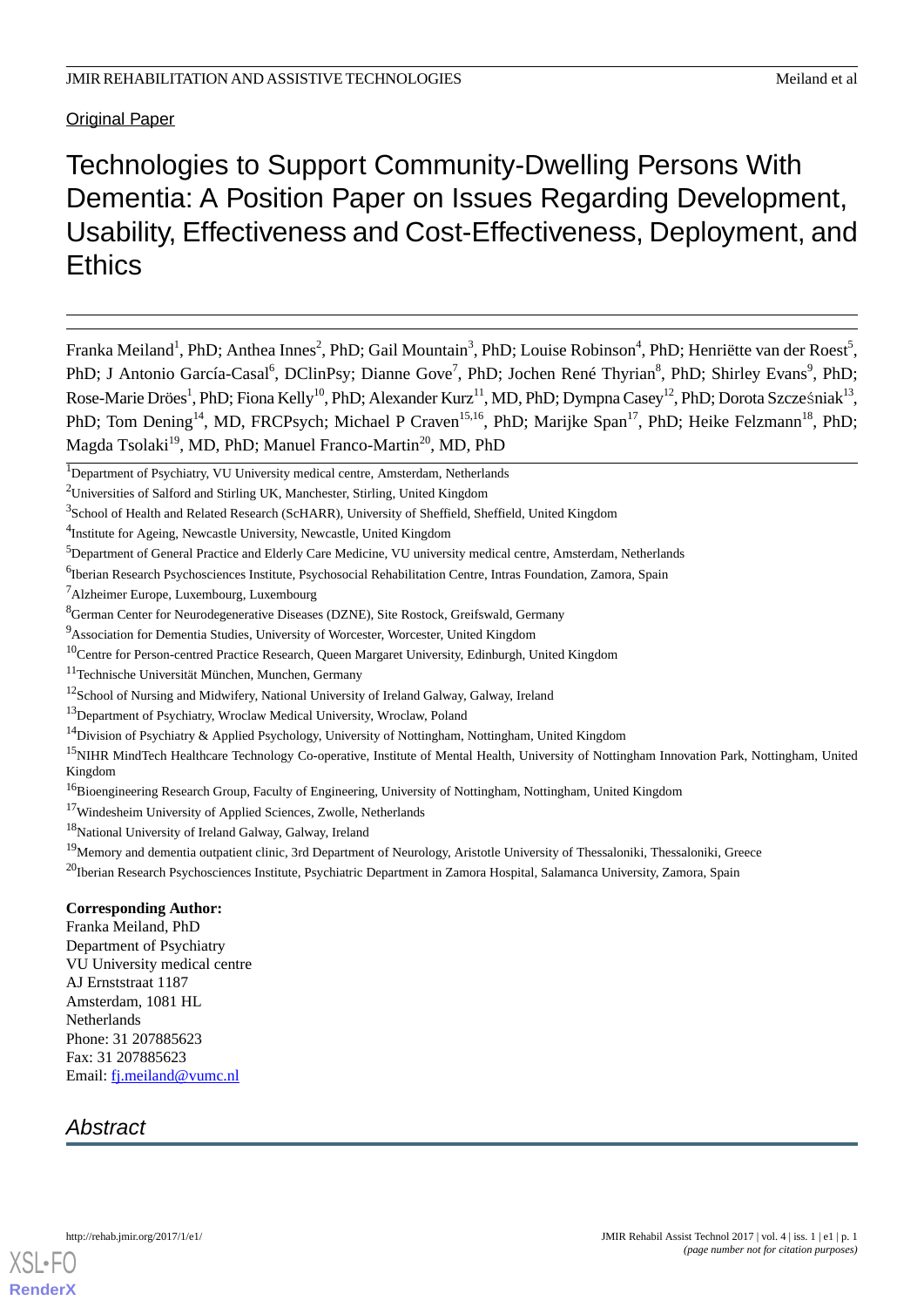**Background:** With the expected increase in the numbers of persons with dementia, providing timely, adequate, and affordable care and support is challenging. Assistive and health technologies may be a valuable contribution in dementia care, but new challenges may emerge.

**Objective:** The aim of our study was to review the state of the art of technologies for persons with dementia regarding issues on development, usability, effectiveness and cost-effectiveness, deployment, and ethics in 3 fields of application of technologies: (1) support with managing everyday life, (2) support with participating in pleasurable and meaningful activities, and (3) support with dementia health and social care provision. The study also aimed to identify gaps in the evidence and challenges for future research.

**Methods:** Reviews of literature and expert opinions were used in our study. Literature searches were conducted on usability, effectiveness and cost-effectiveness, and ethics using PubMed, Embase, CINAHL, and PsycINFO databases with no time limit. Selection criteria in our selected technology fields were reviews in English for community-dwelling persons with dementia. Regarding deployment issues, searches were done in Health Technology Assessment databases.

**Results:** According to our results, persons with dementia want to be included in the development of technologies; there is little research on the usability of assistive technologies; various benefits are reported but are mainly based on low-quality studies; barriers to deployment of technologies in dementia care were identified, and ethical issues were raised by researchers but often not studied. Many challenges remain such as including the target group more often in development, performing more high-quality studies on usability and effectiveness and cost-effectiveness, creating and having access to high-quality datasets on existing technologies to enable adequate deployment of technologies in dementia care, and ensuring that ethical issues are considered an important topic for researchers to include in their evaluation of assistive technologies.

**Conclusions:** Based on these findings, various actions are recommended for development, usability, effectiveness and cost-effectiveness, deployment, and ethics of assistive and health technologies across Europe. These include avoiding replication of technology development that is unhelpful or ineffective and focusing on how technologies succeed in addressing individual needs of persons with dementia. Furthermore, it is suggested to include these recommendations in national and international calls for funding and assistive technology research programs. Finally, practitioners, policy makers, care insurers, and care providers should work together with technology enterprises and researchers to prepare strategies for the implementation of assistive technologies in different care settings. This may help future generations of persons with dementia to utilize available and affordable technologies and, ultimately, to benefit from them.

(JMIR Rehabil Assist Technol 2017;4(1):e1) doi: [10.2196/rehab.6376](http://dx.doi.org/10.2196/rehab.6376)

#### **KEYWORDS**

dementia; technology; evaluation studies; diffusion of innovation; ethics

# *Introduction*

Due to our aging societies, dementia has become a 21st-century global public health concern, placing considerable burden on not only the individual and their family but also current and future service provision [[1\]](#page-12-0). Worldwide prevalence is around 46 million, a figure predicted to treble to 131.5 million by 2050, with current care costs recently estimated at US \$818 billion [[2\]](#page-12-1). Among all chronic diseases, dementia is one of the most important contributors to dependence, disability, and care home placement [[3\]](#page-12-2). Despite a global policy push toward more timely diagnosis and earlier intervention, considerable geographical inequalities in the provision of post-diagnostic care and support services exist [[4\]](#page-12-3). One aspect of postdiagnostic support, which may enable persons with dementia to remain independent for a longer time and thus potentially leading to cost savings by delaying entry into care and nursing homes  $[2,3]$  $[2,3]$  $[2,3]$  $[2,3]$ , is assistive technology. Assistive technology for persons with dementia can be defined as "Any item, piece of equipment, product or system driven by electronics, whether acquired commercially, off-the-shelf, modified or customized, that is used to help persons with dementia in dealing with the consequences of dementia" (see also Marshall [\[5](#page-12-4)]; Assistive Technology Industry Association [\[6](#page-12-5)]; ISO9999 [[7\]](#page-12-6)). The technology does not necessarily need to be "purposely designed" [\[8](#page-12-7)] for persons

with dementia, as many mainstream technologies can be adapted to their changing needs. Important need areas in dementia are memory support, information, company, reducing psychological distress, and engaging in daytime activities [\[9](#page-12-8),[10\]](#page-12-9). Various technologies have been developed to address these needs, such as electronic calendars, Web-based information systems, video-calling, and electronic activity support systems [\[11](#page-12-10)-[13\]](#page-12-11).

Evaluation studies have found that persons with dementia are positive about using electronic devices to facilitate their independence and reduce family stress [\[11](#page-12-10),[14\]](#page-13-0). Furthermore, small-scale studies have found that assistive technologies improve independence [[15\]](#page-13-1), behavioral symptoms in persons with dementia  $[16]$  $[16]$ , and quality of life  $[15]$  $[15]$ , and stress in carers [[16\]](#page-13-2).

Despite the promising benefits of technological support systems, several issues remain before they will really make a difference in the field of dementia care. For example, the predominant use of technological solutions for safety and security and carer reassurance rather than for lifestyle in general [[17\]](#page-13-3); the slow uptake and implementation of assistive technologies; the lack of high-quality scientific research into the effectiveness and cost-effectiveness of assistive technologies in dementia care [[18,](#page-13-4)[19\]](#page-13-5), the lack of successful commercialization of prototype technologies; and the limited attention to aesthetics, which can

 $XSI - F($ **[RenderX](http://www.renderx.com/)**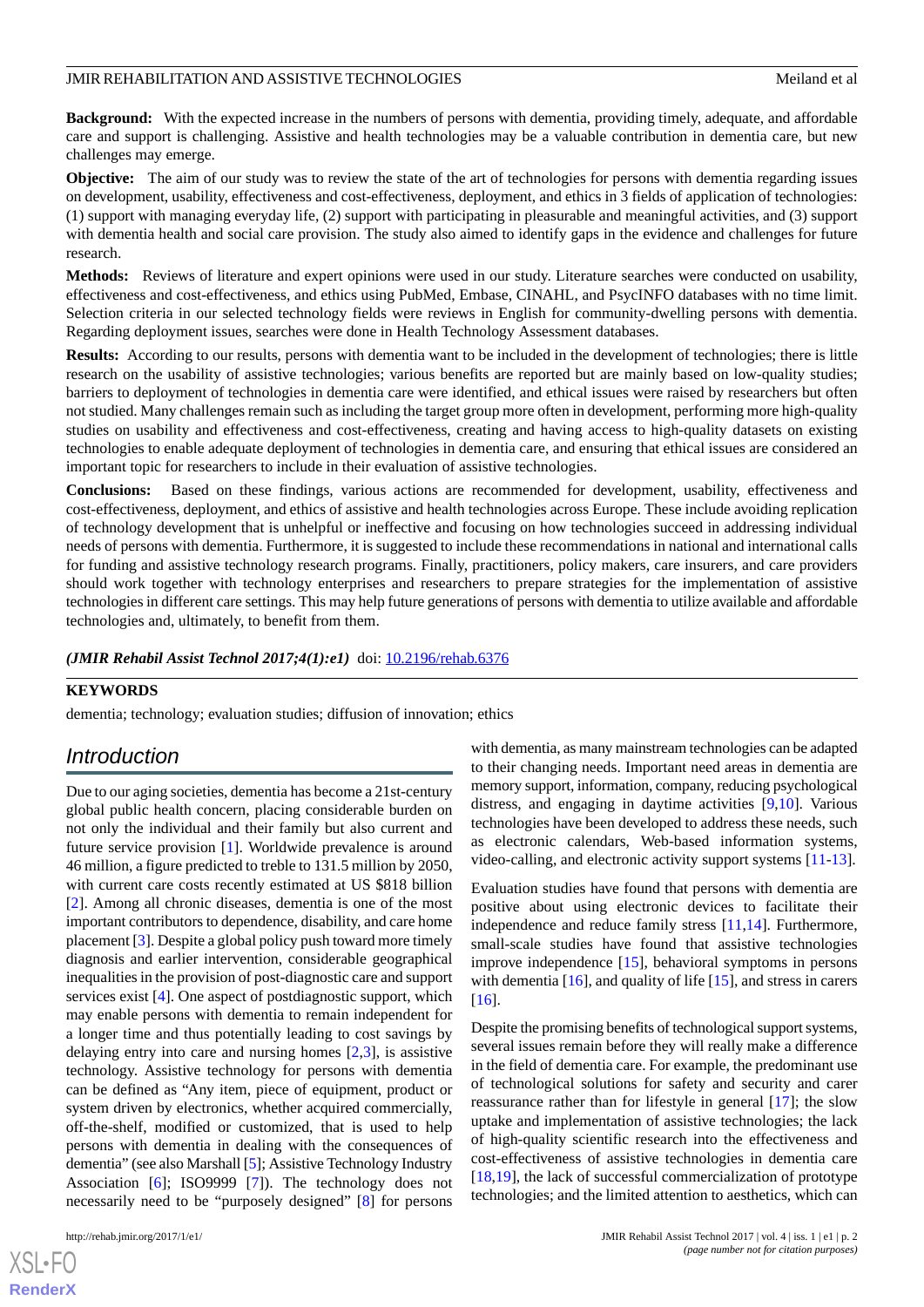make many technological support systems feel stigmatizing [[20\]](#page-13-6). Furthermore, professionals and society also seem to lack an applied understanding of the potential of assistive technology in dementia because it is not being integrated into mainstream dementia care practice [\[20](#page-13-6),[21\]](#page-13-7).

The need to address these issues has been widely acknowledged. For example, joint research efforts on assistive technologies in dementia were identified via a taskforce on Assistive Technology setup within INTERDEM (an interdisciplinary European research network of more than 160 members, collaborating to develop and carry out pan-European research on early, timely, and quality psychosocial interventions in dementia [[22\]](#page-13-8)). Experts from this taskforce worked together to discuss and reach consensus regarding the current state of affairs regarding (assistive) technologies for community-dwelling people with dementia. This resulted in this position paper.

Based on literature and expert opinions, key areas were considered including development issues, usability, effectiveness and cost-effectiveness, deployment, and ethics of (assistive) technologies for community-dwelling people with dementia. The term "assistive technology" included a wide range of aids, appliances, and whole-system applications; consequently, discussions were focused on technologies that addressed the following 3 areas of global need:

1. Devices intended to help persons living with dementia to manage their everyday life across the disease journey, such as electronic calendars and reminders for activities, medication reminders, aids to perform activities of daily life, robots, and navigation systems.

2. Technologies to help people engage in meaningful and pleasurable activities such as cognitive stimulation and physical activities, as well as technologies to improve social participation, contact, and support.

3. Health care technologies that aim to support professional organizations and systems within dementia health and social care, such as behavior monitoring, shared decision making, and Global Positioning System (GPS) tracking systems.

We concluded with a set of recommendations for key stakeholders including the research community, technology developers (industry and business), care commissioners, and care providers to better prepare them to ensure the ongoing delivery of high-quality, efficient care and support to the growing numbers of persons living with dementia and their families.

# *Methods*

Literature reviews were performed by members of the taskforce Assistive Technology, who met twice (Ljubljana, September 2015; Berlin, October 2015) to discuss the aim and methodology of this study and divide the work. Each subsequent section was led by 2 taskforce members and prepared by a subgroup of the taskforce Assistive Technology.

The section on technology development was based on expert opinion and relevant literature, among other previous reviews of taskforce members [\[23](#page-13-9),[24\]](#page-13-10). For the sections on usability,

effectiveness and cost-effectiveness, and ethical issues, separate literature searches were conducted in PubMed, CINAHL, PsycINFO, and Embase databases. Common search terms were used for dementia ("Dementia"[Mesh]) OR (dement\* OR alzheimer\* OR lewy OR CJD OR JCD OR creutzfeldt OR binswanger OR korsakoff OR frontotemporal OR FTD OR "vascular dementia" OR VaD OR "pick disease" OR "picks disease") and technology ((assistiv\* OR orthotic\* OR supportiv\* OR electronic\*) AND (technolog\* OR device\*)) OR telecare OR "Self-Help Devices"[Mesh] OR ("information communication technology" OR ICT), added with specific terms for the sections on usability ((usability AND (computer OR technology OR software OR virtual reality)) and ethics (ethic\*). Inclusion criteria were reviews in English, reporting (partly) on persons with dementia living in the community, and technologies in 1 or more of the 3 selected areas (daily living, meaningful and pleasurable activities, and health care technology). There was no restriction on publication dates, and the searches were finalized in January 2016.

All records from the searches were reviewed by at least two independent researchers in each section to check whether they should be included. Another researcher was involved to reach consensus in cases of disagreement. Reviews that met the inclusion criteria were included, and the results of the reviews (or single studies in the reviews if relevant) were summarized. For the section on deployment, searches were conducted in specific Health Technology Assessment databases, using the search terms: assistive technology dementia.

# *Results*

# **Development Issues Regarding Assistive Technologies for Daily Living, Meaningful and Pleasurable Activities, and Health Care Technology**

In the past, devices for older people were generally created by technologists with little attention to the specific needs of older end users, and thus the users' requirements of devices. Nowadays, there is wider understanding of the importance of engaging end users at all stages of technology development to ensure their needs are addressed and to promote acceptance of technological aids. However, challenges in the development of technological devices were identified as follows: How can technologies address the heterogeneous needs of persons with dementia? Should technologies be designed specifically for dementia or adapted from mainstream technology? What methods are more efficacious when developing technologies for persons living with dementia? Finally, we addressed what challenges are to be faced regarding developmental issues in the 3 selected application areas of assistive technology.

# *Technologies to Address the Heterogeneous Needs of Persons With Dementia*

To develop technologies that are useful and valuable for persons with dementia, it is important to know what kind of assistance is needed. This requires a thorough understanding of the different types of dementia and associated impairments, individual experiences and coping mechanisms, and the continuous changing situation during the dementia "journey."

```
XSL•FO
RenderX
```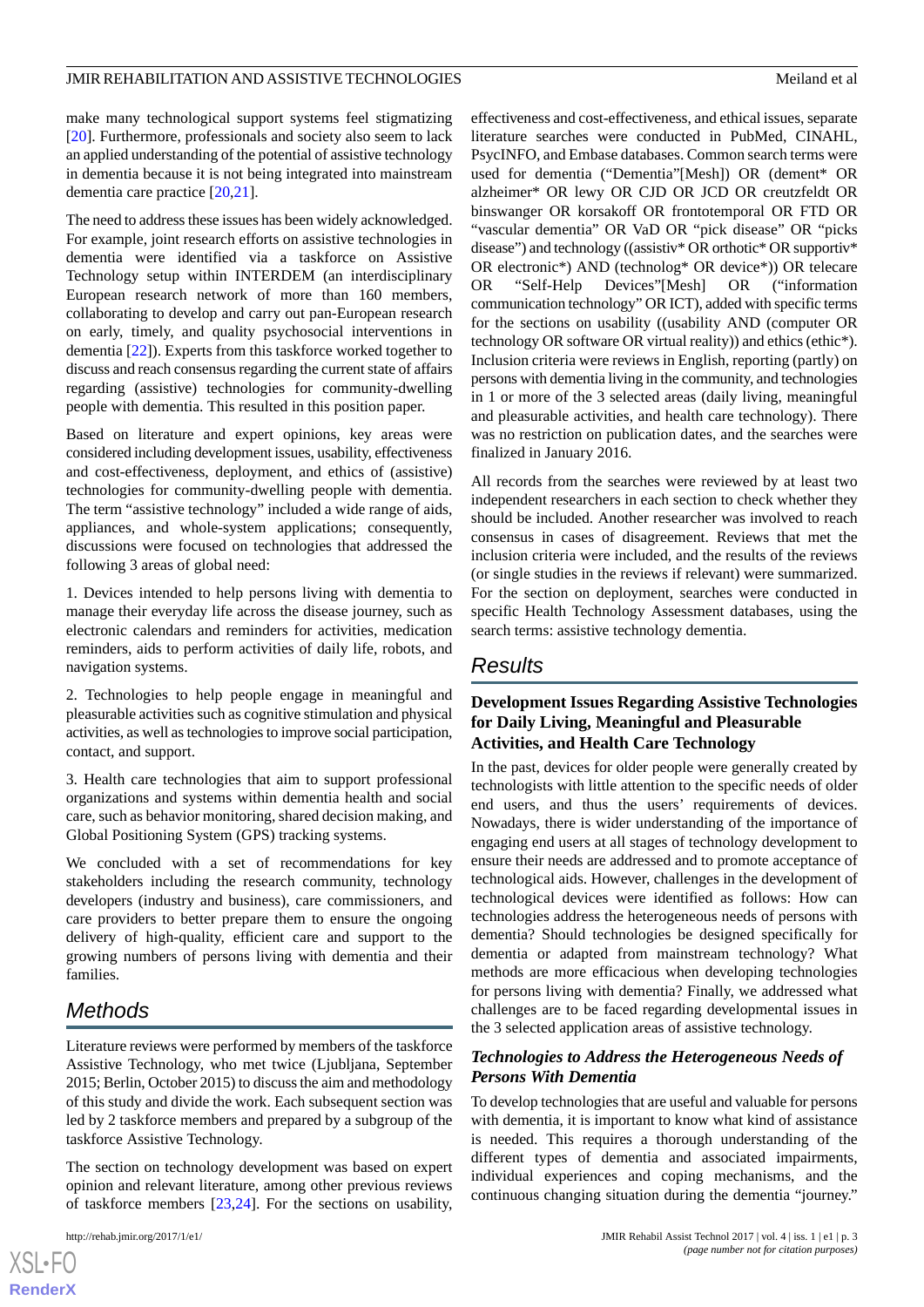It is also important to be attentive to needs such as a sense of self-esteem and feeling respected, which are related to higher levels of well-being and quality of life, as highlighted in Maslow's "hierarchy of needs" [\[25](#page-13-11),[17\]](#page-13-3). People with dementia can express their needs [\[26](#page-13-12)] and preferences [\[27](#page-13-13)] consistently, even in an advanced stage of dementia [[28\]](#page-13-14). Therefore, to really understand what it is to live with dementia and which needs should be addressed, people with dementia should be asked about their needs and experiences and be involved early in the process of development of supportive tools and interventions. Till now, very few technologies have actually been designed to meet the specific needs of people living with dementia [[29\]](#page-13-15), and only few of these prototypes have been adopted for commercial development.

# *Technologies Designed Purposively for Dementia or Adapted From Mainstream Technology*

Technologies can be divided into those designed specifically for persons with dementia as opposed to technologies that have been developed in the mainstream and lend themselves well to support people with cognitive difficulties. For example, the functionality of some forms of telecare technology, such as GPS, webcams, and apps (Joint Improvement Team, 2016), is being superseded by readily accessible off-the-shelf devices that can successfully assist people to navigate their day. Also, recent work has confirmed that persons with dementia can be supported to use touchscreen computing for leisure and recreation in line with the rest of society [[29\]](#page-13-15). Nevertheless, the complex sensory, perceptual, and cognitive changes caused by dementia can make using mainstream devices problematic for some persons with dementia, and therefore for the foreseeable future, some demand for bespoke devices will continue.

#### *Methods of Technology Development in Dementia*

In developing assistive technologies in health care, there has been a shift from expert- and technology-led design toward a user-driven approach, and it is more common to now involve end users.

Examples of methods that support end user involvement and aim for sustainable eHealth innovations are the holistic approaches of the roadmap of the Centre for eHealth Research and Disease Management (CeHRes) [\[30](#page-13-16)] and Contextual Design [[31\]](#page-13-17). Both methods are rooted in human-centered design (HCD) and emphasize 3 interrelated components: technology, people, and organization (health care environment). The CeHRes roadmap focuses, in particular, on the health domain and combines HCD principles with business modeling.

For dementia, the drive to ensure engagement at all stages of technology development is underpinned by the principles of person-centered care and, in a broader perspective, by a social inclusive society. This includes the coproduction of new innovations for research and for practice, with the involvement of end users from the outset [[32,](#page-13-18)[33](#page-13-19)]. In practice, however, people with dementia have rarely been involved in technology development, with user acceptability tending to be assessed via family carers and others [\[11](#page-12-10),[24](#page-13-10)[,34](#page-13-20)]. Successful examples of collaborative working with people with mild-to-moderate

dementia are emerging [[14,](#page-13-0)[33](#page-13-19),[35-](#page-13-21)[37](#page-13-22)]. However, people with more severe dementia are less often included in development of assistive technologies.

#### *Challenges in the Development of Assistive Technology*

Challenges in the development of assistive technology include the need for personalized and tailored technologies in dementia. A "one size fits all" is not an optimal solution because of the individual variations in needs and abilities. The development of sustainable assistive technology for persons with more severe dementia is a challenge, as is how to develop technologies in a way that will help to make the world a more "dementia-friendly" place [[38\]](#page-14-0). Examples of assistive technologies that can help persons with dementia in their daily life are simple aids such as calendars and reminders but also more complicated devices such as robots that perform a social role or augment individual human capabilities through cognitive prosthetics [[39\]](#page-14-1). There are companies who anticipate providing inclusive assistive technology solutions for older people, including those with dementia, for example, Alcove [\[40](#page-14-2)]. One research challenge is how to develop assistive technologies that address the emotional state of persons with dementia during everyday tasks [\[41](#page-14-3)]. One of the challenges in the field of health care technology, which supports organizational and supportive systems of dementia care, is to integrate technology into the built environment, such as lighting, floor coverings, and improved way-finding (eg, via improved signage), taking into account the varying and changing needs of the residents [[42](#page-14-4)[,43](#page-14-5)]. Another challenge is to integrate technology into the routine health care, using information and communication technology (ICT) in the clinical assessment of cognitive, behavioral, and physical functioning of persons with dementia [\[44](#page-14-6)].

# *Conclusion on State of Affairs Development of (Assistive) Technologies in Dementia*

Research has revealed that persons with dementia are enthusiastic about using assistive technology to remain independent and also about taking part in technology design [[23](#page-13-9)[,33](#page-13-19)]. At the same time, some challenges remain, such as how to personalize and tailor technologies to the individual and changing needs and abilities of persons with dementia. We envisage that the involvement of end users in developing new assistive technologies will continue to grow, and that more applications of existing technology using mobile phones or apps will be put to use to benefit persons with dementia.

# **Usability of Assistive and Health Technology in Dementia**

The International Organization for Standardization defines usability as "the extent to which a product can be used by specified users to achieve specified goals with effectiveness, efficiency and satisfaction in a specified context of use" [[45\]](#page-14-7). Thus, usability refers to the capability of the technology to be understood, learned, and used under specified conditions. The literature review on usability issues in dementia resulted in 89 papers ([Figure 1](#page-4-0)). The main results are discussed in the following sections.



 $XS$ -FO **[RenderX](http://www.renderx.com/)**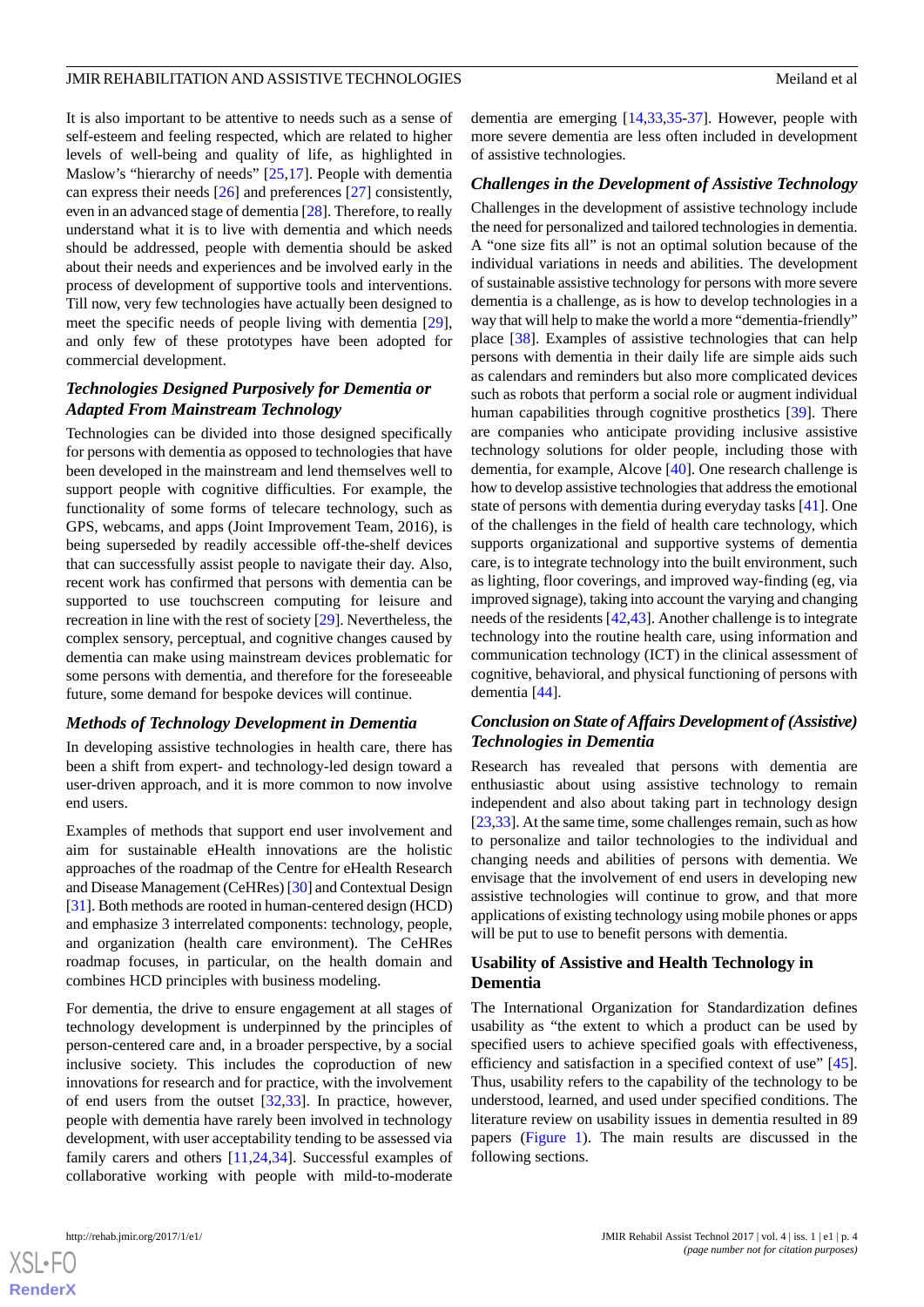<span id="page-4-0"></span>Figure 1. Flowchart of systematic review on usability.



# *Usability of Technologies to Support Persons With Dementia in Everyday Life*

Little research so far has been conducted in the field of assistive technologies in community dementia care and support, with only 3 studies exploring usability in supporting everyday life with a Day Navigator [\[46](#page-14-8)], a GPS [\[47](#page-14-9)] and a timer device [[48\]](#page-14-10). In the study by Meiland et al, 42 participants and carers considered the Day Navigator to be mainly user-friendly, but conclusions about usefulness were limited due to insufficient duration of the testing period [[46\]](#page-14-8). The GPS system was tested among 33 dyads, with only 1 leaving the study because of technical reasons. Participants with dementia who went outside unaccompanied took the GPS with them 67% of the time. Also, 80% (20/25) of the caregivers said that the use of the technology was not difficult, and almost all of them felt that they were in control of the secured website where they could track and trace their relatives (92%; 23/25). The study does not provide specific information about usability outcomes apart from ease and frequency of use and the fact that the participants with dementia did not seem to mind that they heard a voice from their GPS without notification [\[47](#page-14-9)]. The timer device was used for a stove and tested with 9 older adults with cognitive impairment or dementia and 5 relatives. The authors found that end users scarcely participated in the process of choosing and adapting the device. Although the device provided increased safety, there

[XSL](http://www.w3.org/Style/XSL)•FO **[RenderX](http://www.renderx.com/)**

were also some unforeseen problems, such as not fully understanding how the device worked. The authors stressed the importance of actively involving users in home modifications with assistive technologies and providing medium- and longer-term follow-up of the technological support [[48\]](#page-14-10).

# *Usability of Technologies to Support Participation in Meaningful and Pleasurable Activities*

In research on technology to participate in meaningful and pleasurable activities, for example, cognitive interventions for persons with dementia, usability issues are often not mentioned. Jelcic et al [[49\]](#page-14-11) reported a positive perception of technology-based cognitive therapy, as participants would recommend it to others and were satisfied with the utility and appeal of this intervention. Zaccarelli et al [\[50](#page-14-12)] found that the educational level of users was important, as results of the studies on people with Alzheimer's disease, mild cognitive impairment and healthy adults showed that participants with a higher education level found it easier to learn how to use the ICT platform. Lee et al [\[51](#page-14-13)] reported that the usability of their computer-based cognitive intervention was good. Persons with dementia were highly motivated in using it, and their sense of achievement was enhanced; they took pride in showing others that they could operate the computer  $[51]$  $[51]$ . Gillespie et al  $[52]$  $[52]$ suggested that large-scale studies of assistive technology to improve cognition should also focus on functional areas, for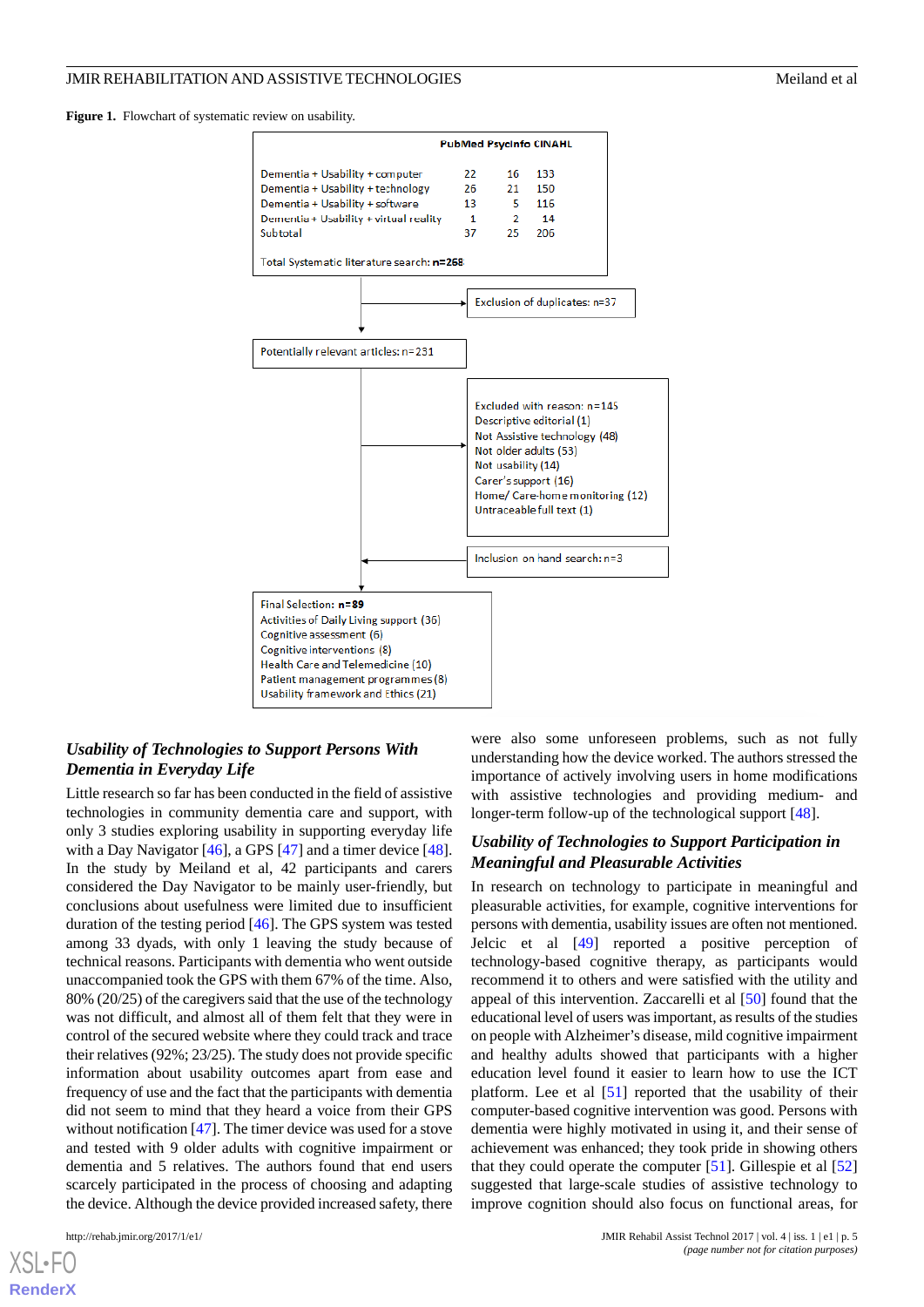example, prompting, navigating, and reminding, rather than on the specific content of the devices itself.

#### *Factors Influencing Usability*

Over time, persons with dementia may have reduced ability for new learning, which may impact actual use of technology because learning and technology use are inseparable and proceed together [\[53\]](#page-14-15). Understanding how persons with dementia access and embrace technology is vital in order to develop usable and acceptable technological solutions. Technology use by older adults has been criticized for not eliciting and including their interests [\[54](#page-14-16)]. Devices should be adjusted to each individual, achieving better tailored interventions, and assistive technologies should be embedded in a person-centred model [\[55](#page-14-17)]. A good example of this is the provision of feedback sessions to ensure that the person with dementia and carer understand the assistive technologies, to answer questions, and to collaboratively discuss recommendations for improvement [\[56](#page-14-18)]. A recent review (not limited to dementia) on mHealth applications suggested the adoption of automated evaluation mechanisms to improve the empirical methods to assess usability [[57\]](#page-14-19).

Furthermore, a good match between the person and the technology is required because if this is not achieved well from the end user's perspective, the technology may be ignored or not be used optimally [[58\]](#page-14-20). Bardram et al [[59\]](#page-14-21) emphasized the importance of deploying assistive technologies in a real-world setting, outside the laboratory, and also the need to perform longitudinal studies that assess the evolution of the relationship between the end user and the technology [[59\]](#page-14-21). A person's acceptance of assistive technologies can vary during the course of dementia. For example, acceptance can improve when symptoms start to threaten the independence of the person [[60\]](#page-15-0). The ability to use assistive technology may also vary. Over time, a decreasing use of technology is seen in people with cognitive impairment [[61\]](#page-15-1).

It has been suggested that usability studies of assistive technologies should be designed in several stages: predeployment (observation sessions, focus groups with people with dementia, carers, and professionals); deployment (carrying out long-term observations and quantitative and qualitative assessments in real settings); and postdeployment (feedback sessions) in close partnership with end users, carers, and specialists [[62\]](#page-15-2).

#### *Usability in the Area of Computer Technologies*

In the area of computer technologies, usability of interfaces has received special attention. Research on the preferences of persons with dementia has indicated that touchscreen devices are preferred over mouse or keyboard input devices [[63\]](#page-15-3). Direct response devices using a touchscreen reduce the distance between the subject (seeing the stimuli) and the causal effect (providing the answer), which enhances the person´s involvement in the task. The previous experience of people with dementia with computers affects which type of interface device they prefer, with experienced users preferring the mouse. However, although the mouse is the most demanding device in terms of cognitive and motor demands, there can also be problems with touchscreens in terms of accuracy that may be frustrating for the end user [\[64](#page-15-4)]. Computer literacy has an important role in usability: lack of computer experience was reported to decrease the odds of successful use of technology [[65\]](#page-15-5). Thus, pretest, treatment, or intervention training sessions could be used to enable persons with mild cognitive impairments and early dementia to become familiar with novel technologies [[66](#page-15-6)[-69](#page-15-7)]. The need for including performance tests to enhance the ecological validity of assistive technologies has been highlighted, such as measuring the user's motivation [[54\]](#page-14-16). Although there is a prejudice that assistive technologies are not "elderly friendly," in fact the evidence points in the opposite direction: when older adults get the opportunity to use computers, they regard them as a "status symbol" often associated with youth; as a consequence, the use of computers could have a positive effect on self-confidence and self-esteem [[70\]](#page-15-8).

Regarding the assessment of the usability of assistive technologies and user satisfaction, various tools were used, for example, the usefulness, satisfaction and ease of use questionnaire [[71](#page-15-9)]; the Everyday Technology Use Questionnaire [[72\]](#page-15-10); the Quebec User Evaluation of Satisfaction with Assistive Technology [[51\]](#page-14-13); and the model of technology acceptance, specifically developed to test the acceptance of assistive social agents by older adults [\[73](#page-15-11)]. There is a lack of tools to evaluate the usability of assistive technologies in persons with severe dementia.

To conclude, despite advances in the field of technology-based interventions for persons living with dementia, few applications have been analyzed for their usability. Technologies can be used by many persons with dementia, but additional support is often needed from informal caregivers or professionals. To promote better utilization of technologies in dementia care, a better understanding is needed of their usability for persons with dementia, people's preferences for specific interfaces, and their acceptance of different technologies.

## **Effectiveness and Cost-Effectiveness of Assistive and Health Care Technologies in Dementia**

The flowchart in [Figure 2](#page-6-0) illustrates the literature retrieved on effectiveness and cost-effectiveness of assistive and health care technologies. Eighteen reviews met our inclusion criteria, most of which  $(n=10)$  described a combination of the 3 technology domains we focused on in this study. One review focused on technologies to support persons with dementia in everyday life, 3 on technologies for engagement in pleasant and meaningful activities, and 4 on health care technology to support organizational and supportive systems. From the selected reviews, 55 individual studies described the effects of technologies on persons with dementia, the results of which are described in the following sections. None of the empirical studies described the cost-effectiveness of assistive and health care technologies for community-dwelling persons with dementia.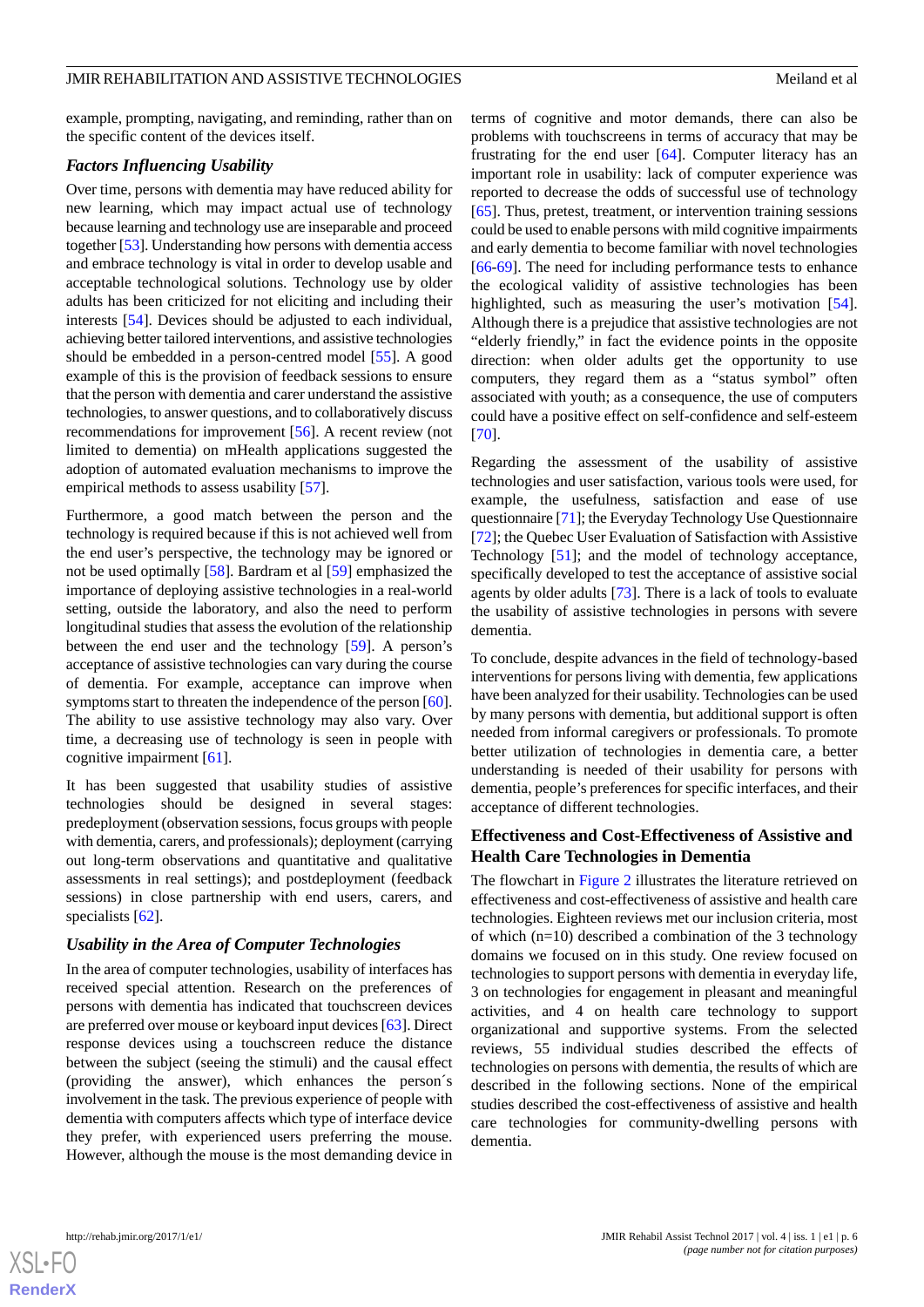<span id="page-6-0"></span>Figure 2. Flowchart of systematic review on effectiveness and cost-effectiveness.



# *Assistive Technologies to Support Persons With Dementia in Everyday Life*

Within this domain, many devices have been tested for their effectiveness. For example, a calendar was positively evaluated by more than half of the 21 participants [[74\]](#page-15-12); a training device (based on errorless learning) to guide people with dementia in using a mobile phone was reportedly effective [[75\]](#page-15-13); prompting devices to support in activities of daily life or in memory were found useful [[76,](#page-15-14)[77](#page-15-15)] and effective [\[76](#page-15-14)-[80\]](#page-15-16); and prompts were found effective for traveling [[81-](#page-15-17)[84](#page-16-0)]. However, another prompting device found no impact on quality of life [[85\]](#page-16-1), which might have resulted from the many technological problems encountered during the effect pilot study. The NeuroPage [\[86](#page-16-2)] was tested in a randomized controlled trial (RCT) and showed a significant reduction in memory and planning failures by providing prompts; however, this study included patients with brain injury, and only a small number had dementia. Although tracking devices are said to be effective [\[87](#page-16-3)[,88](#page-16-4)], 1 study showed that only a minority used such devices successfully, and 1 patient was injured by a passing vehicle [\[89](#page-16-5)]. Two studies also identified positive effects of tracking devices for caregivers (relief or reduction of emotional distress) [\[87](#page-16-3),[90\]](#page-16-6).

# *Assistive Technologies to Support People With Dementia in Meaningful and Pleasurable Activities*

Within the domain of technologies for meaningful or pleasurable activities, computer programs with cognitive training applications showed improvements in task performance or cognition in persons with Alzheimer's dementia [[70](#page-15-8)[,91](#page-16-7)], recall [[92\]](#page-16-8), global cognitive functioning, and emotion [\[93](#page-16-9),[94\]](#page-16-10). However, devices with prompts for creative activities were found to be not effective [\[95](#page-16-11),[96\]](#page-16-12), although participants liked the activities with an ePAD (Engaging Platform for Art Development) [\[95](#page-16-11)]. Social robot therapy for stimulating interaction showed an improvement in brain activity in half of the 14 participants [[97\]](#page-16-13). Research into the use of multimedia tools to support people with dementia has reported improvements in well-being [\[98](#page-16-14),[99](#page-16-15)], mood [[100](#page-16-16)], psychological stability [\[101](#page-16-17)], and social interaction and engagement [[100](#page-16-16)[,102-](#page-16-18)[107\]](#page-17-0). In another study, a music tool was enjoyed by its users, but the prompts proved difficult to understand for the person with dementia [\[96](#page-16-12)]. Telephones or videophones have been reported as being easy to use for persons with dementia and helpful for maintaining social contacts, and they positively affected self-esteem [[108](#page-17-1)-[110\]](#page-17-2).

#### *Health Care Technologies*

Health care technologies to facilitate health care delivery for people with dementia included sensors to monitor behavior,

```
XSL•FO
RenderX
```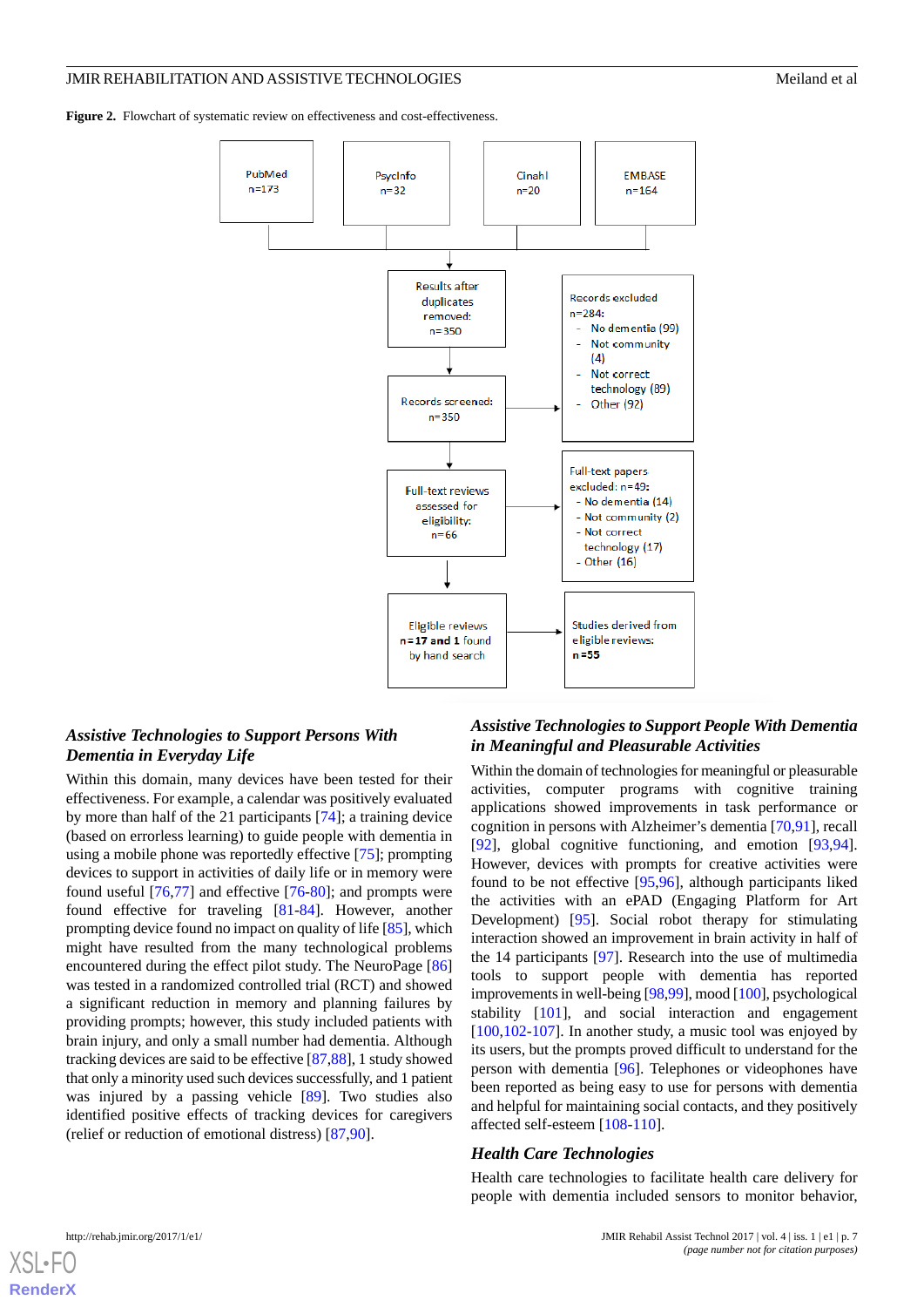virtual reality, and video conferences. Sensors and smart home technologies are said to provide a good image of performed activities [\[111](#page-17-3)] and were reportedly successful in preventing major incidents [\[48](#page-14-10),[112](#page-17-4)[,113](#page-17-5)]. Reported effectiveness of these tools in helping persons with dementia to live longer in the community varied [\[114](#page-17-6),[115\]](#page-17-7). One large controlled study [\[15](#page-13-1)] concluded that smart home technologies helped persons with dementia by improving confidence, ability to maintain community living for a longer time, and reducing need for care visits. A single case study found a reduction in required support, perceived anxiety, and confusion by the person with dementia [[116\]](#page-17-8). Comparison of the use of video conferences for, for example, clinical assessment showed no differences compared with face-to-face assessments [[117](#page-17-9)-[119](#page-17-10)]. Clinical improvements were found for almost half of the study sample that received telecare, which consisted of telemedicine, tele-education, and telecounseling services [\[120\]](#page-17-11), and this kind of telecare could be promising for rural populations [[119\]](#page-17-10).

## *Conclusion of Effectiveness and Cost-Effectiveness Assistive and Health Technology in Dementia*

To summarize, various benefits of assistive technologies for persons with dementia have been reported. However, the results described need to be interpreted with caution because the majority of the included studies were uncontrolled studies with relatively small sample sizes. Reviews on cost-effectiveness studies of assistive and health care technologies in dementia were not found.

#### **Deployment of Assistive and Health Technology**

Results regarding deployment were based on (1) recommendations for deployment of health technology identified by an expert panel and (2) a literature search using databases regarding health technology assessments (HTAs) and health services or technology assessments (HSTAs). These databases were chosen because they are specifically designed to give evidence-based recommendations and are directed at a nonscientific audience, for example, stakeholders who want to deploy health technology. The search resulted in 17 papers, of which 5 were relevant for the issues under consideration.

#### *Deployment Issues*

According to the Ambient Assisted Living Association (AALA) [[121\]](#page-17-12), "the market is growing beyond its traditional boundaries and this is attracting a growing interest by potential investors, the ICT industry and all service and care providers." The landscape of the market will be deeply modified by a combination of a demand pull (by the rapidly growing population of older persons) and a technology push (through development of new ICT solutions and services) ([\[121](#page-17-12)], p. 76). A key recommendation of the AALA was to develop a European observatory with the mission to become the main source of trusted and high-quality information and data on the market to inform all stakeholders.

The next 3 paragraphs consider factors that influence deployment related to demand pull of stakeholders in general, health care professionals, and persons living with dementia.

#### *Deployment Factors: Stakeholders in General*

Stakeholders need trusted and high-quality information from HTAs or HSTAs. However, reviewing the current situation of HTA or HSTA delivers disappointing results in that these data, mainly provided by national bodies, are often incomplete, with many variations in definitions, information provided, and quality and reliability of the data [\[121](#page-17-12)].

The users of these data include health care providers, health service researchers, policy makers, funders, consumers, and information professionals (eg, in United States [\[122](#page-17-13)]; United Kingdom [[123\]](#page-17-14); Germany [[124\]](#page-17-15)). Solely searching the HTA databases that provide English literature with the search term "assistive technology dementia" reveals few results (ie, United States: 14 books; United Kingdom: 3 items). Two of them provide facilitators and barriers (expanded upon later) to the deployment of technology: Jimison et al [\[125\]](#page-17-16) and Finkelstein et al [\[126](#page-17-17)]. One is a systematic review on the effectiveness of assistive technology which does identify some of the barriers that are also mentioned in Jimison et al [[125\]](#page-17-16) and Finkelstein et al [\[126](#page-17-17)], and the other is a bibliographic record of an ongoing health technology assessment being undertaken [\[127\]](#page-17-18). One result was a Cochrane protocol focusing on the efficacy of assistive technology for memory support in dementia [[128\]](#page-17-19). The other results were either not related to dementia or were not focusing on assistive technology.

#### *Deployment Factors: Health Care Professionals*

A range of constraints limiting deployment and related to the technology and health care sectors were identified at a workshop (2014) involving Ambient Assistive Living (AAL) and Joint Programme for Neurodegenerative Diseases (JPND) stakeholders; 25% of the projects funded by AAL and JPND are about developing ICT-based solutions for support and care of older adults with cognitive impairments [[129\]](#page-17-20). These constraints came from a range of sectors including health and social care and business, covering aspects such as open standards, finance and business models, skills, and simply knowing what is available and where there are gaps in the market.

When assistive technology is used to enable support and care processes, barriers include the following: lack of usability; problems with access to the health IT application, low computer literacy in patients and clinicians, insufficient basic formal training in health IT applications; physicians' concerns about more work; workflow issues; problems related to new system deployment, including concerns about confidentiality of patient information; depersonalization; incompatibility with current health care practices; lack of standardization; and problems with reimbursement [\[121](#page-17-12)]. Facilitators for the utilization of health IT included ease of use, perceived usefulness, efficiency of use, availability of support, comfort in use, and site location [[126\]](#page-17-17).

#### *Deployment Factors: Persons Living With Dementia*

Barriers for deployment of assistive technologies for the end user, which might also apply to a wider audience than dementia, include the following: usability problems, unreliable technology, the lack of consumers'perceived benefit from using the system, inconvenience, data entry being cumbersome, and the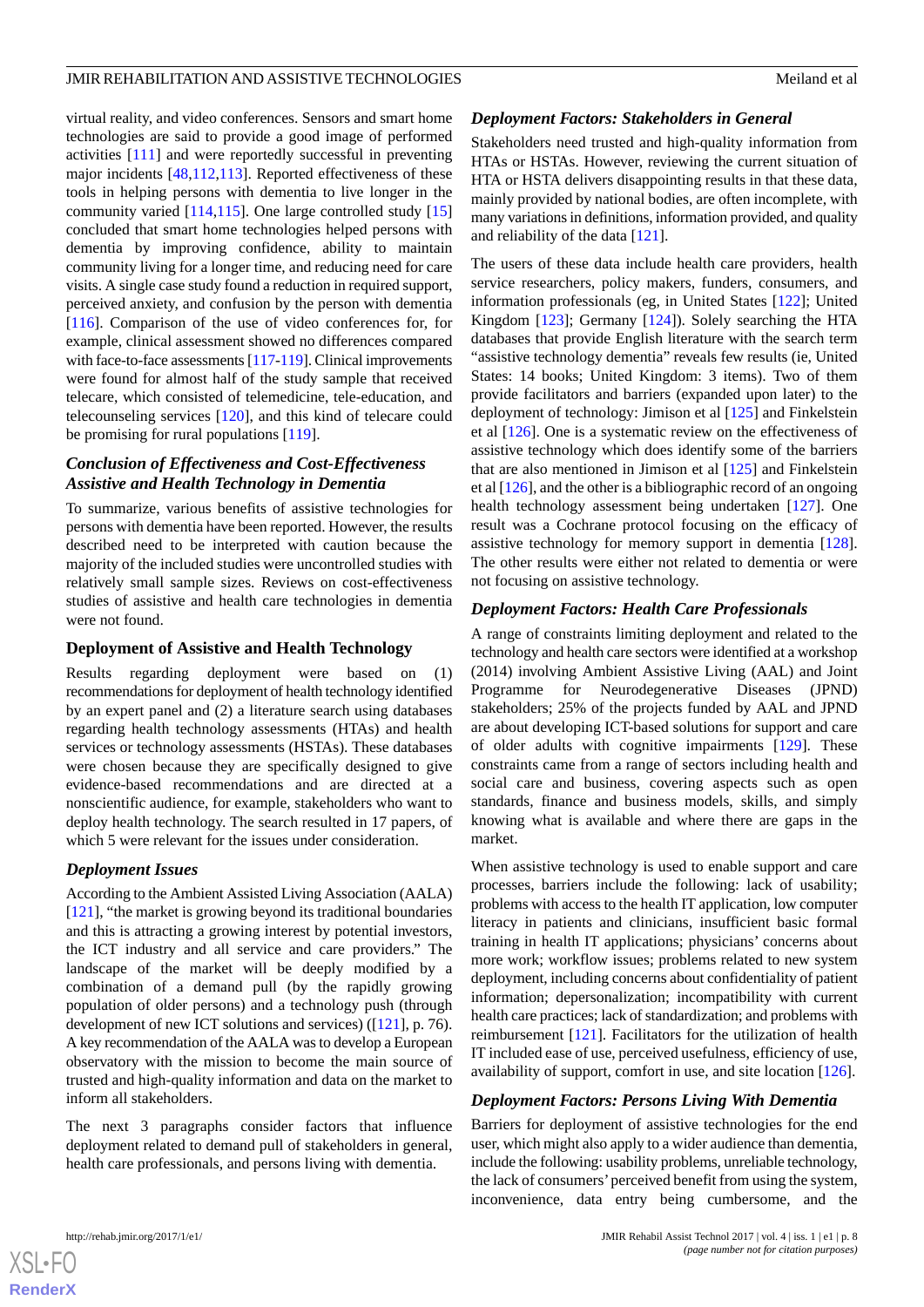intervention not fitting into the user's daily routine. Deployment appeared to be more successful if the intervention could be delivered by technology that consumers already use daily for other purposes, and that satisfactorily meet their needs [[125\]](#page-17-16).

In conclusion, to promote successful deployment of assistive and health technologies in dementia care, it is essential that the technologies are reliable, user friendly, and useful; and that there is a single centrally funded access point to high-quality information regarding assistive technology products relating to dementia for all stakeholders. The Assistive Technology Dementia website [\[130](#page-17-21)] provides such a platform but is reliant on short-term funding (donations and grants), which means that optimization of information and sustainability are compromised. Furthermore, education and training in the field of technologies in dementia care should be available for all stakeholders.

## **Ethical Considerations**

The analyses of the literature search regarding ethical considerations resulted in 33 references in which ethical issues were discussed linked to the use of assistive technology by or for persons with dementia living at home (see flowchart in [Figure 3\)](#page-8-0). The documents reviewed all covered at least one of the 3 assistive technology domains in the following numbers: technologies to support people in managing everyday life (13), to support in pleasurable and meaningful activities (1), health care technologies (1), and a combination of domains 1 and 2  $(5)$ , domains 1 and 3  $(1)$ , and all 3 domains  $(12)$ . There was variation in the terminology used to cover ethical issues in relationship to assistive technology and in the coverage and the depth of consideration of such issues. [Table 1](#page-9-0) shows 7 categories of ethical issues resulting from the analysis and the reference numbers of the articles or studies in which they were addressed.

<span id="page-8-0"></span>



**[RenderX](http://www.renderx.com/)**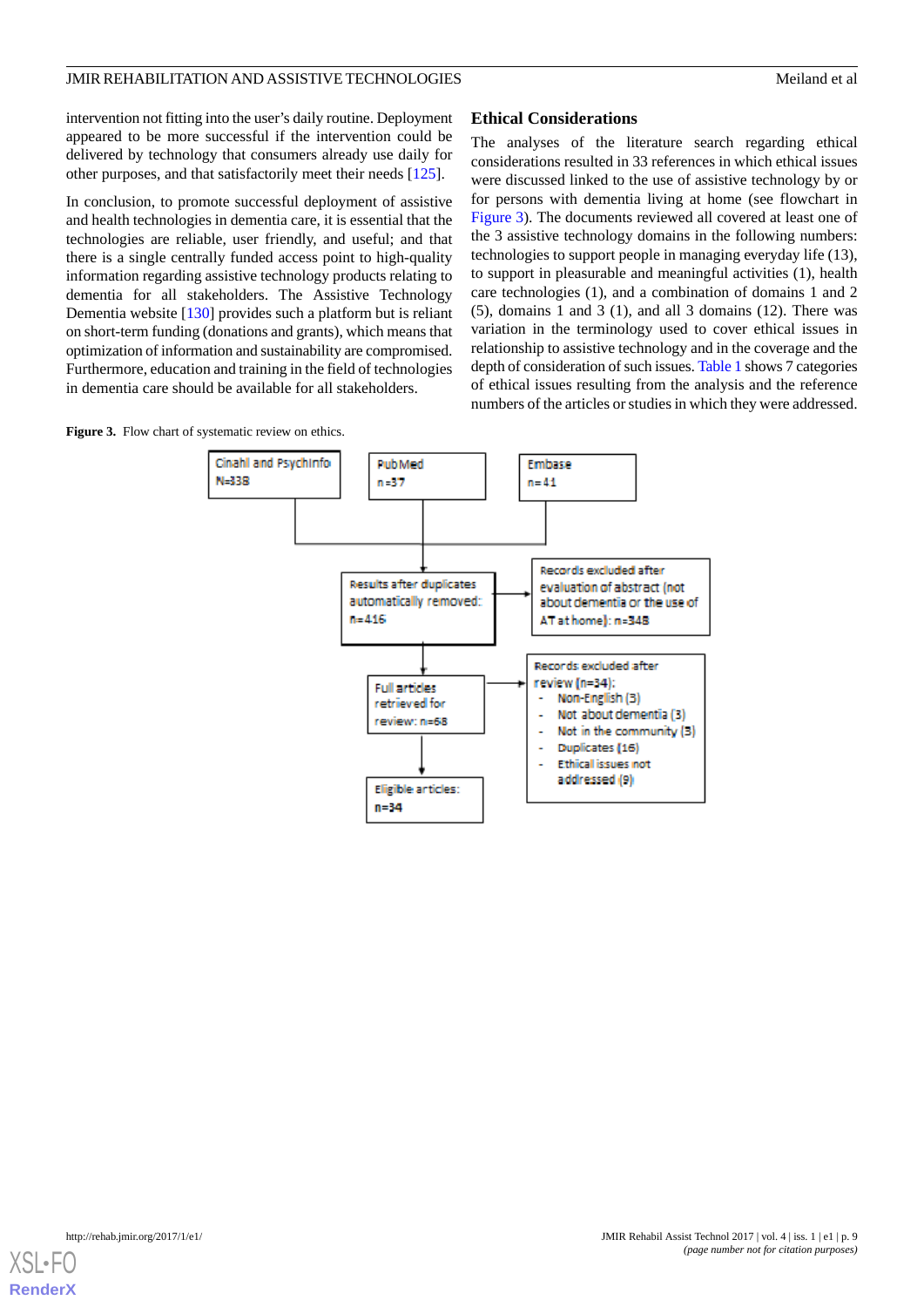#### JMIR REHABILITATION AND ASSISTIVE TECHNOLOGIES **Subsequent and the interval of all and the interval of all and the interval of all and the interval of all and the interval of all and the interval of all and the interval of**

<span id="page-9-0"></span>**Table 1.** Ethical issues addressed in the articles reviewed.

| Category of ethical issue                                     | Additional topics included                                                                                                                                                            | Articles or studies that addressed these ethical issues                                                                                                                                                                                                                                                                                                                                                                                                                                                                                                                                                                                                                                     |
|---------------------------------------------------------------|---------------------------------------------------------------------------------------------------------------------------------------------------------------------------------------|---------------------------------------------------------------------------------------------------------------------------------------------------------------------------------------------------------------------------------------------------------------------------------------------------------------------------------------------------------------------------------------------------------------------------------------------------------------------------------------------------------------------------------------------------------------------------------------------------------------------------------------------------------------------------------------------|
| Autonomy, freedom // pater-<br>nalism, disempowerment         | Informed consent, independence, the<br>right to take risks, individuality, self-es-<br>teem and identity versus the use of re-<br>straint and coercive measures, over-pro-<br>tection | Cash [131]; Kang et al [132]; Landau et al [133]; Landau et al [134]; Landau<br>et al $[135]$ ; Landau and Werner $[136]$ ; Lindqvist et al $[137]$ ; Mahoney et al<br>[138]; Mao et al [139]; Martin and Cunningham [140]; McCabe and Innes<br>[141]; McKinstry and Sheikh [142]; Mehrabian et al [143]; Miskelly [88];<br>Olsson et al $[144]$ ; Pino et al $[145]$ ; Plastow $[146]$ ; Pot et al $[47]$ ; Rauhala<br>and Topo $[12]$ ; Robinson et al $[14]$ ; Robinson et al $[147]$ ; Robinson et al<br>[148]; Siotia and Simpson [149]; Sorell and Draper [150]; Van Berlo [151];<br>Welsh et al [152]; Werner and Landau [134]; White and Montgomery [153];<br>Zwijsen et al $[154]$ |
| Dignity, personhood // stigma, Devaluation<br>discrimination  |                                                                                                                                                                                       | Hughes et al [155]; Kang et al [132]; Landau et al [135]; Landau and<br>Werner [136]; Mahoney et al [138]; Mao et al [139]; Marshall [156]; Mc-<br>Cabe and Innes [141]; Plastow [146]; Robinson et al [14]; Robinson et al<br>[147]; Robinson et al [148]; Sorell and Draper [150]; Werner and Landau<br>[157]; White and Montgomery [153]; Zwijsen et al $[154]$                                                                                                                                                                                                                                                                                                                          |
| Social inclusion // replace-<br>ment or loss of human contact | Simulated presence, staffing issues, and<br>deception                                                                                                                                 | Cash [131]; Kang et al [132]; Landau [133]; Landau et al [135]; Mahoney<br>et al $[138]$ ; Marshall $[156]$ ; Martin and Cunningham $[140]$ ; Pino et al $[145]$ ;<br>Plastow [146]; Robinson et al [147]; Siotia and Simpson [149]; Van Berlo<br>[151]; Welsh et al [152]; Werner and Landau [157]; Zwijsen et al $[154]$                                                                                                                                                                                                                                                                                                                                                                  |
| Privacy and data security                                     | Confidentiality                                                                                                                                                                       | Frisardi and Imbimbo [158]; Kearns and Fozard [159]; Landau et al [133];<br>Landau et al [134]; Landau et al [135]; Landau and Werner [136]; Mahoney<br>et al [138]; McCabe and Innes [141]; McKinstry and Sheikh [142];<br>Mehrabian et al [143]; Rauhala and Topo [12]; Sorell and Draper [150];<br>White and Montgomery [153]; Zwijsen et al $[154]$                                                                                                                                                                                                                                                                                                                                     |
| Overreliance on technology,<br>new risks, false security      |                                                                                                                                                                                       | Landau et al [135]; Mao et al [139]; Marshall [156]; Martin and Cunningham<br>$[140]$                                                                                                                                                                                                                                                                                                                                                                                                                                                                                                                                                                                                       |
| Beneficence // nonmalefi-<br>cence                            | Wellbeing, minimizing distress and harm<br>(not only for people with dementia), for<br>whose benefit the AT is used                                                                   | Cash [131]; Hughes et al [155]) Kang et al [132]; Landau et al [133]; Landau<br>et al $[135]$ ; Landau and Werner $[136]$ ; Lindqvist et al $[137]$ ; Mahoney et al<br>[138]; Marshall [156]; McCabe and Innes [141]; Mehrabian et al $[143]$ ;<br>Pino et al $[145]$ ; Pot et al $[47]$ ; Robinson et al $[147]$ ; Robinson et al $[148]$ ;<br>Siotia and Simpson [149]; Sorell and Draper [150]                                                                                                                                                                                                                                                                                           |
| Equity or justice                                             | Issues related to the individual and soci-<br>ety (including costs)                                                                                                                   | Cash [131]; Mahoney et al [138]; Martin and Cunningham [140]; Mehrabian<br>et al $[143]$ ; Rauhala and Topo $[12]$ ; Siotia and Simpson $[149]$ ; Van Berlo<br>[151]; Welsh et al [152]; Werner and Landau [157]; Zwijsen et al $[154]$                                                                                                                                                                                                                                                                                                                                                                                                                                                     |

A wide range of ethical issues were addressed but with a focus primarily on 3 of the 4 biomedical ethical principles (respect for autonomy, beneficence, and nonmaleficence) as well as on issues associated with care ethics and human rights (eg, social inclusion, human contact, personhood, dignity, and discrimination). Most researchers addressed a comprehensive range of ethical issues in the introduction to their article (ie, to contextualize their study or argument), but some gave much less attention to them when reporting their findings.

Several researchers (eg, Hughes et al [[155\]](#page-19-1); Landau et al [[133](#page-18-2)[,135](#page-18-4)]; and Pino et al  $[145]$  $[145]$  demonstrated a nuanced understanding of various ethical issues associated with the use of assistive technologies specifically for or by persons with dementia. This involved, for example, reflection on opposing concepts and concerns, such as social inclusion versus loss of human contact, or respect for autonomy versus concerns about safety (touching on coercion and paternalism). Some authors (McCabe and Innes  $[141]$  $[141]$ ; Robinson et al  $[14]$  $[14]$ ) emphasized that ethical issues are related to the way assistive technologies are used rather than inherent in particular devices or systems (eg, a device is not inherently stigmatizing; tracking devices may, depending on the situation and the individual, be experienced as either promoting or reducing freedom and autonomy).

[XSL](http://www.w3.org/Style/XSL)•FO **[RenderX](http://www.renderx.com/)**

Issues were frequently described in terms of ethical dilemmas of which 2 are notable. The first is about privacy and respect for autonomy versus safety and minimizing risks. The more safety a person with dementia wishes to have, the more it may be necessary for them (or others on their behalf) to accept some loss of privacy or autonomy and with various possible negative consequences (eg, safety at the expense of reduced quality of life, some risk but possibility to delay entry into residential care, deterioration of carer's quality of life or health). The second ethical dilemma is about obtaining informed consent from persons with dementia due to possible difficulties understanding complex technology and loss of awareness over time of the presence or purpose of assistive technology, or that data is being collected on them.

# *Discussion*

#### **Principal Findings**

The aim of our study was to describe the state of the art regarding development issues, usability, effectiveness and cost-effectiveness, deployment, and ethics of (assistive) technologies for community-dwelling persons with dementia, and based on that, to recommend a roadmap for development, research, and practice to support and promote the use of assistive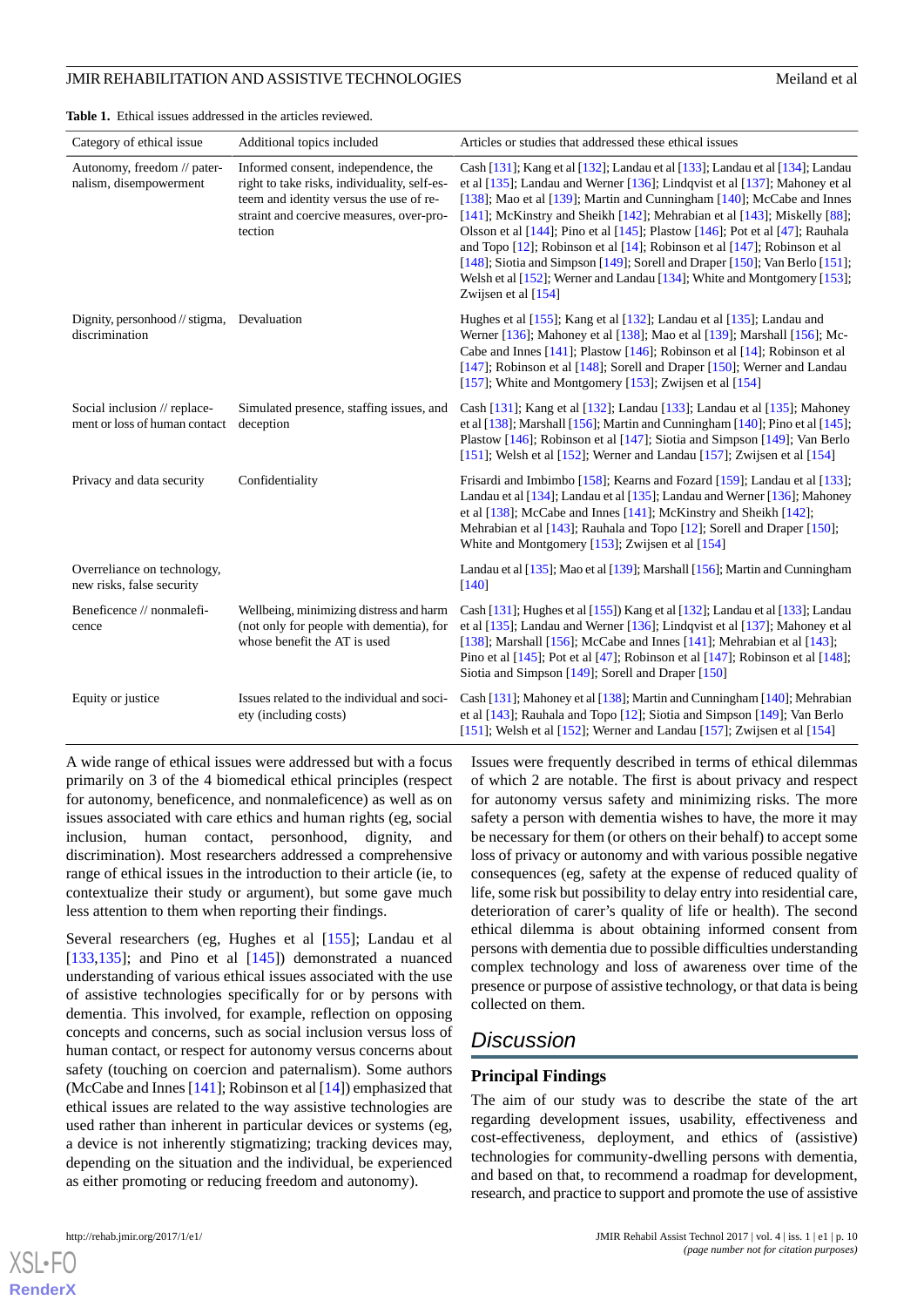technology, thus preparing society for the growing number of people with dementia.

A literature review was performed in the fields of usability, effectiveness and cost-effectiveness, and ethics. Most reviews were found in the field of usability, with the majority of these papers evaluating technologies to support daily living. In the field of effectiveness and cost-effectiveness, most reviews described a combination of the 3 technology domains we focused on in this study, and in the field of ethics, topics were addressed that were less related to the domain of technology, but rather to the way technology was used and the consequences for the user regarding, for example, autonomy and dignity.

Based on the results of the literature reviews and expert opinions, the following can be concluded about the state of the art of assistive technology for persons with dementia:

Development issues: Research has revealed that people with dementia are enthusiastic about using assistive technology to remain independent and also about taking part in technology design [[23](#page-13-9)[,33](#page-13-19)]. It is envisaged that the involvement of end users in the development of new assistive technologies will continue to grow, and that more applications of existing technology, using, for example, mobile phones and apps, will be put to use to benefit persons with dementia. We also anticipate that more companies will show an interest in this market, thus promoting the daily use of assistive technologies in dementia care. However there are also challenges such as how to personalize and tailor technologies to the individual needs and abilities of the person with dementia, how to address the emotional state of persons with dementia during everyday tasks [\[41](#page-14-3)], and how to integrate technology into the built environment and routine health care.

Usability issues: Little research so far has been conducted in community dementia care and support, with only a few studies exploring the usability of assistive technology in supporting everyday life [\[37](#page-13-22),[47](#page-14-9)[,48](#page-14-10)]. The results showed that people with dementia were able to use the technology, but that additional support by informal caregivers or professionals was often needed. Furthermore, research showed that successful use of technology was related to computer literacy [\[65](#page-15-5)], and level of education of the users [\[50](#page-14-12)]. In the field of meaningful and pleasurable technology-based interventions, such as cognitive interventions for people with dementia, usability is generally not mentioned. However, a recent review showed promising findings for these activities using touchscreen technologies [[160\]](#page-19-6). More research on usability in all areas of assistive technology is needed.

Effectiveness and cost-effectiveness: Various benefits of assistive technologies for people with dementia have been reported, such as cognitive and social functioning, mood and well-being, and reduction in service use. However, these findings need to be interpreted with caution because the majority of the included studies were uncontrolled, with half of them having included less than 10 persons with dementia. Most of the controlled studies included between 10 and 30 participants, and there were only 2 RCTs (1 with 46 and 1 with 143 participants of which less than 8% were people with dementia). No studies were found on the cost-effectiveness of assistive technologies or health technology interventions.

Deployment: Many barriers were identified ranging from a lack of knowledge about technology solutions, lack of usability and training, low computer literacy to incompatibility with current health care practices and reimbursement issues. Future projects should therefore focus more on the deployment of assistive technology, and appropriate business plans and scenarios need to be developed for bringing these technologies to the market. Looking to the future of the implementation of assistive technology in general, Peterson et al [[161\]](#page-19-7) concluded that future assistive technologies would be more integrated into the environment, combined with ambient and intelligent technologies, the potential of cloud computing, and the Internet of Things (a global network of physical objects that contain embedded technology to communicate and sense or interact with their internal states or the external environment). Assistive technologies will also become more personalized to individual needs and user requirements. These developments, however, will bring new challenges (see below).

Ethical issues: Many ethical issues were addressed by authors in the introduction of their papers, but less were described in the description of the results. With regard to assistive technologies in dementia, several authors stressed that ethical issues were not in the first place related to the technologies themselves but rather to how people use them. Ethical issues that were often described in this field are the dilemmas between autonomy and risk versus privacy reduction and increased safety and difficulties obtaining informed consent when persons with dementia do not understand or are not aware of the presence of the technology.

#### **The Identified Challenges**

We identified several challenges for research into the selected research topics in the next few years.

Challenges in the development of assistive technology include how to develop these technologies in a way that meets individual variations in needs and abilities of persons with dementia, so that they really help to maintain autonomy, provide meaningful activities, and promote social inclusion. Another challenge is how to develop assistive technologies that address the emotional state of persons with dementia during everyday tasks [\[41](#page-14-3)]. A challenge in the field of health care technology supporting organizational systems and services in dementia care is to integrate the technology into the built environment, such as lighting, floor coverings, and improved way-finding [\[42](#page-14-4),[43\]](#page-14-5), and into the routine health care, for example, by using ICT in the clinical assessment of cognitive, behavioral, and physical functioning of persons with dementia [[44\]](#page-14-6).

A challenge regarding usability lies in identifying those applications that have particular relevance for people living with dementia. A reiterated theme out of each of the literature reviews is the essential requirement to involve those with a diagnosis of dementia in identifying which needs technologies should meet, and in the development and usability testing of technology that is intended for people with dementia.

A challenge in effectiveness and cost-effectiveness research is to conduct methodologically sound scientific research in this field comparing assistive technology with care as usual. To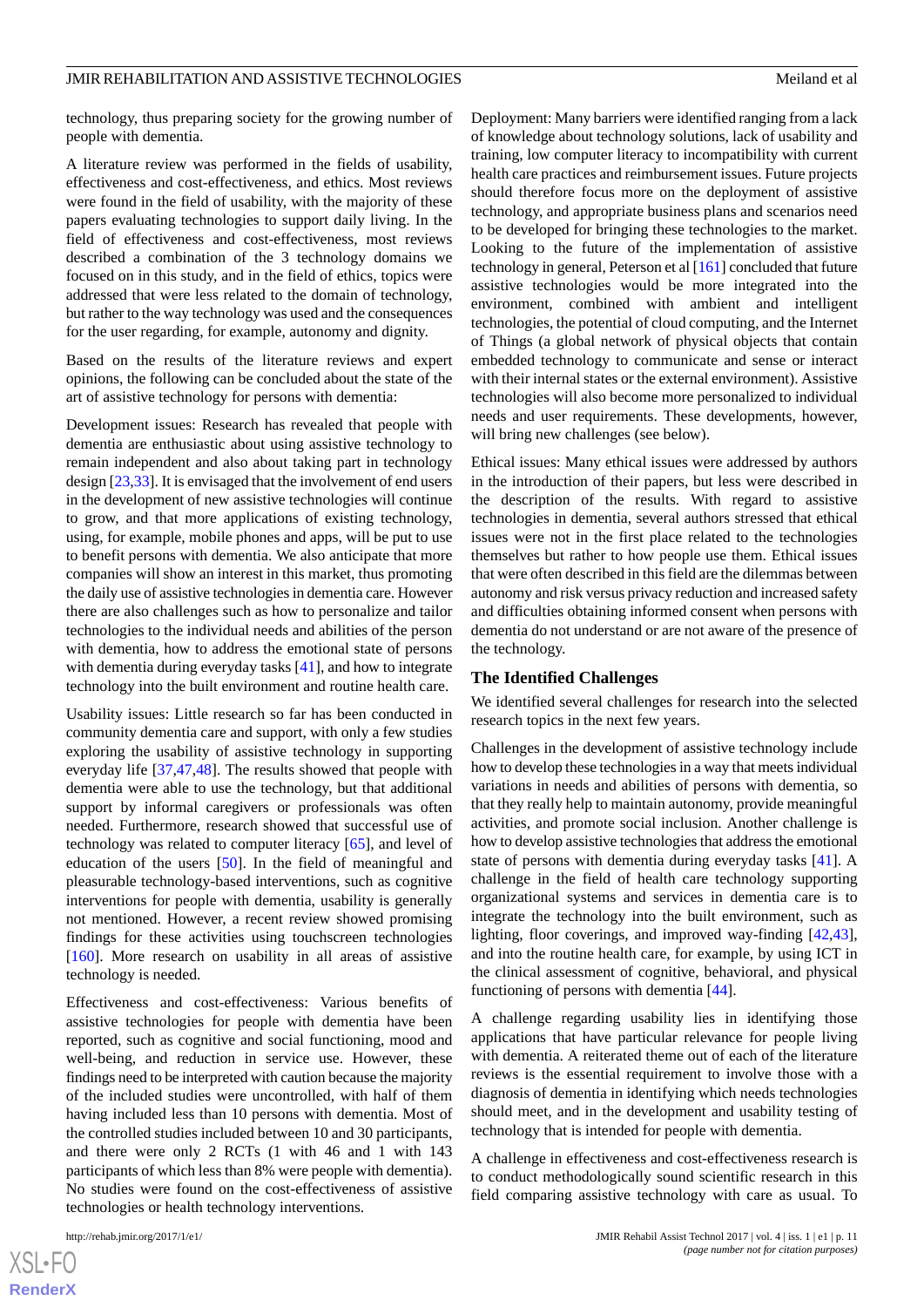conduct RCTs with large enough samples may be difficult because the assistive technologies may be expensive or it may be invasive to have them implemented in one's home, for example, with sensors and cameras installed. Another challenge is to select adequate outcome measures that reflect the results of assistive technology interaction [\[161](#page-19-7)]. A third challenge is rooted in the fact that technology is an ever-moving target [[20\]](#page-13-6). Everyday devices are continually developing with newer technologies coming to market, rendering evaluation of any one device obsolete within a short time frame. There is a clear need for new methods of rapid technology appraisal and evaluation to inform deployment [[162](#page-19-8)].

Regarding deployment, the challenge lies in overcoming the barriers that will be faced as a result of the expected further integration of technologies within the built environment. These are challenges concerning, for example, data storage, system integrity, privacy and security, networked architecture, and service provision. Furthermore, having a good source of trusted and high-quality information on assistive and health care technologies to inform relevant stakeholders who may further implement them will be another challenge.

As for ethical issues, a challenge will be obtaining informed consent of participants with dementia for research on assistive technologies. This may have to do with difficulties in understanding what the technologies encompass and a lack of awareness over time of the presence and use of technology, or with data that are collected on people with dementia. Another challenge is to ensure that ethical issues are considered an important topic for researchers to include in their evaluation of assistive technologies.

#### **Limitations**

The interpretation of assistive technologies used for the evidence reviews embraced bespoke devices developed to support persons living with dementia to manage their everyday life and participate in meaningful and enjoyable activities and health care technology. However, these reviews can only provide a retrospective snapshot of what has been researched rather than reflecting the current picture and what the future might hold. Also, the literature reviews were limited to (systematic) reviews rather than single studies because we aimed to get a global overview of the state of art. Furthermore, we did not consult persons living with dementia regarding their experiences and priorities.

#### **Recommendations**

Our work underscored the challenge of determining the current "state of the art" in technology development and deployment given the dynamic definitions and various understandings of what assistive technologies are. This complexity is magnified when assistive technologies are situated within dementia. Nevertheless, based on the current literature, we recommend the following actions for development, usability, effectiveness and cost-effectiveness research, deployment, and ethics of assistive and health technologies across Europe and suggest that they are included in national and international calls for funding and assistive technology research programs in the coming decade ([Textboxes 1](#page-11-0)[-4](#page-12-13)).

<span id="page-11-0"></span>**Textbox 1.** Actions to improve the development and usability of assistive technologies.

- Persons with mild-to-moderate dementia or their supporters must be involved in all projects that aim to develop or test technologies for their ultimate benefit; this must be a prerequisite for project funding.
- Researchers involved in such technology development for persons with dementia must have adequate knowledge of dementia and, if not, receive specific training and support to enable full and meaningful engagement with persons with dementia; this should also be a prerequisite for funding.
- Steps must be taken to ensure that unnecessary replication of technology development that is proven unhelpful or ineffective does not occur.

**Textbox 2.** Actions regarding research into the effectiveness of assistive technologies.

Research into the effectiveness of assistive technologies should move beyond explorative studies and include more and larger RCTs.

The focus should be on how technological services succeed in addressing individual needs of persons with dementia, as the population is heterogeneous and many face comorbid conditions.

Many different outcome measures are used in effect studies, making it difficult to synthesize the results of individual studies. Consensus on the use of outcome measures in this field is recommended [\[163\]](#page-19-9). Also, other designs such as randomized block designs with sufficient power can be considered to study these effects.

Research is needed on the cost-effectiveness of assistive technologies.

New methods of technology evaluation are required so that the results can be rapidly obtained and translated into practice, such as logging use and electronic ecological momentary assessments.

#### **Textbox 3.** Actions regarding the deployment of assistive technologies.

Persons living with dementia and those involved in providing treatment and support need clear information about what already exists, for whom, and in what situations (eg, via the websites of national Alzheimer associations). They also need examples of how everyday devices can be used effectively by persons with dementia to enable appropriate deployment.

The benefits of new forms of technologies for persons with dementia have to be considered before they are brought on the market or disseminated; examples include robots for care and companionship and ubiquitous computing in the home and in society.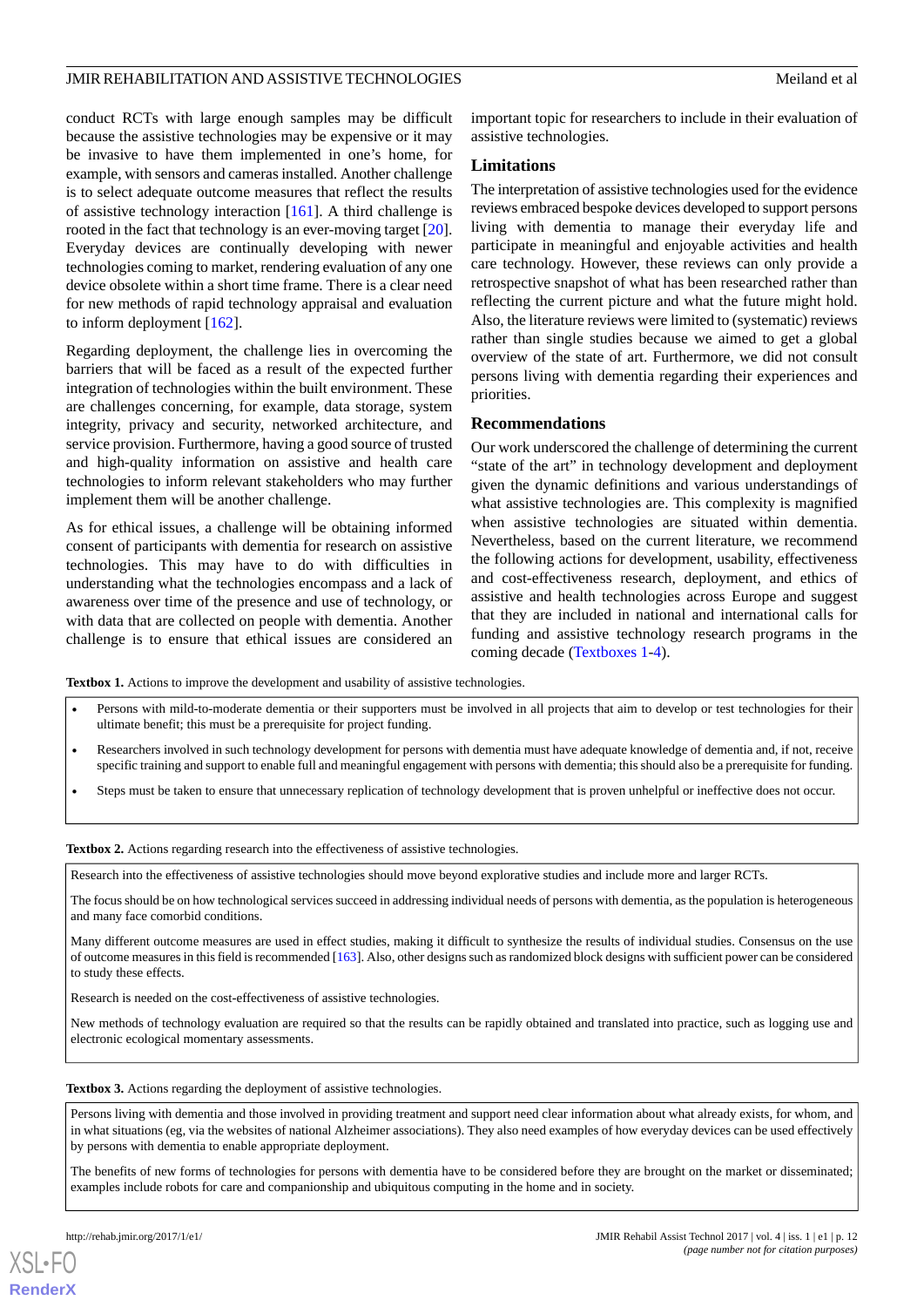<span id="page-12-13"></span>**Textbox 4.** Actions regarding ethics in using assistive technologies.

Our review has demonstrated 3 important issues of relevance to researchers in this domain that ask for the following action:

There should be greater consistency among researchers regarding the terms used to describe ethical issues. This will facilitate the comparison of findings and recommendations.

Guidelines on ethical issues related to assistive technology use by or for people with dementia are available [\[164](#page-19-10)[,165\]](#page-19-11). However, they are not widely applied in research exploring the role of assistive technology for community-dwelling persons with dementia. Researchers working in this area are advised to review and engage with these guidelines that provide a structured approach to addressing ethical dilemmas in the context of dementia care [\[165](#page-19-11)] rather than simply highlighting such ethical dilemmas. This should ensure that not only the conduct of the research complies with ethical principles but that the future use of devices also promotes ethical practice.

Researchers should strive to ensure that emerging reflection and findings on the ethical use of assistive technologies reach the general public, persons with dementia, informal carers, and health care professionals, and that for this wider dissemination, terms and explanations are understandable and meaningful to these targeted groups.

#### **Conclusions**

Although this study shows that further research into the development and evaluation of assistive technologies for persons with dementia is needed, it also shows that they are enthusiastic about using technologies to remain their independency, that assistive technologies can improve cognition, mood, and social functioning and decrease service use, and that the use of technology is expected to improve with the increase in computer literacy and level of education, which will be the case in future generations of older people. It is therefore recommended that policy makers, care insurers, and care providers together with technology enterprises and researchers prepare strategies for the deployment of affordable assistive technologies in different care settings, to ensure that future generations of persons with dementia can derive benefit from this.

# **Conflicts of Interest**

<span id="page-12-0"></span>None declared.

#### **References**

- <span id="page-12-1"></span>1. Prince M, Albanese E, Guerchet M, Prina M. Alz.co. London, UK: Alzheimer's Disease International; 2014. World Alzheimer's Report 2014: Dementia and Risk Reduction: An analysis of protective and modifiable factors URL: [https:/](https://www.alz.co.uk/research/WorldAlzheimerReport2014.pdf) [/www.alz.co.uk/research/WorldAlzheimerReport2014.pdf\[](https://www.alz.co.uk/research/WorldAlzheimerReport2014.pdf)[WebCite Cache ID 6n4mbNcgX\]](http://www.webcitation.org/

                                            6n4mbNcgX)
- <span id="page-12-2"></span>2. Prince M, Wimo A, Guerchet M, All G, Wu Y, Prina M. Alz.co. London, UK: Alzheimer's Disease International; 2015. World Alzheimer's Report 2015: The Global Impact of Dementia: An analysis of prevalence, incidence, cost and trends URL: <http://www.alz.co.uk/research/WorldAlzheimerReport2015.pdf>[[WebCite Cache ID 6n4msmO3n\]](http://www.webcitation.org/

                                            6n4msmO3n)
- <span id="page-12-4"></span><span id="page-12-3"></span>3. Prince M, Prina M, Guerchet M. Alz.co. London, UK: Alzheimer's Disease International; 2013. World Alzheimer's Report 2013: Journey of Caring: An analysis of long-term care for dementia URL: [https://www.alz.co.uk/research/](https://www.alz.co.uk/research/WorldAlzheimerReport2013.pdf) [WorldAlzheimerReport2013.pdf](https://www.alz.co.uk/research/WorldAlzheimerReport2013.pdf) [accessed 2016-12-28] [[WebCite Cache ID 6n4nG6Z9x\]](http://www.webcitation.org/

                                            6n4nG6Z9x)
- <span id="page-12-6"></span><span id="page-12-5"></span>4. Prince M, Bryce R, Ferri C. Alz.co. London, UK: Alzheimer's Disease International; 2011. World Alzheimer's Report 2011: The benefits of early diagnosis and intervention URL:<http://www.alz.co.uk/research/WorldAlzheimerReport2011.pdf> [accessed 2016-10-12] [\[WebCite Cache ID 6lBbNqxOb\]](http://www.webcitation.org/

                                            6lBbNqxOb)
- <span id="page-12-7"></span>5. Marshall M. State of the art in dementia care. London, UK: Centre For Policy on Ageing; 1997.
- <span id="page-12-8"></span>6. ATiA. What is AT? URL:<http://www.atia.org/at-resources/what-is-at/> [accessed 2016-10-15] [\[WebCite Cache ID](http://www.webcitation.org/

                                            6lHhBGu7u) [6lHhBGu7u](http://www.webcitation.org/

                                            6lHhBGu7u)]
- 7. ISO. 2011. ISO 9999:2011. Assistive products for persons with disability -- Classification and terminology URL: [http:/](http://www.iso.org/iso/catalogue_detail.htm?csnumber=50982) [/www.iso.org/iso/catalogue\\_detail.htm?csnumber=50982](http://www.iso.org/iso/catalogue_detail.htm?csnumber=50982) [accessed 2016-10-15] [\[WebCite Cache ID 6lHhgafkj](http://www.webcitation.org/

                                            6lHhgafkj)]
- <span id="page-12-9"></span>8. Andrich R, Mathiassen N, Hoogerwerf E, Gelderblom G. Service delivery systems for assistive technology in Europe: An AAATE/EASTIN position paper. Technol Disabil 2013 Aug;25(3):127-146. [doi: [10.3233/TAD-130381](http://dx.doi.org/10.3233/TAD-130381)]
- <span id="page-12-10"></span>9. Van der Roest HG, Meiland FJ, Comijs HC, Derksen E, Jansen AP, van Hout HP, et al. What do community-dwelling people with dementia need? A survey of those who are known to care and welfare services. Int Psychogeriatr 2009 Oct;21(5):949-965. [doi: [10.1017/S1041610209990147\]](http://dx.doi.org/10.1017/S1041610209990147) [Medline: [19602305](http://www.ncbi.nlm.nih.gov/entrez/query.fcgi?cmd=Retrieve&db=PubMed&list_uids=19602305&dopt=Abstract)]
- <span id="page-12-12"></span><span id="page-12-11"></span>10. Miranda-Castillo C, Woods B, Orrell M. The needs of people with dementia living at home from user, caregiver and professional perspectives: a cross-sectional survey. BMC Health Serv Res 2013 Feb 04;13:43 [\[FREE Full text\]](https://bmchealthservres.biomedcentral.com/articles/10.1186/1472-6963-13-43) [doi: [10.1186/1472-6963-13-43\]](http://dx.doi.org/10.1186/1472-6963-13-43) [Medline: [23379786\]](http://www.ncbi.nlm.nih.gov/entrez/query.fcgi?cmd=Retrieve&db=PubMed&list_uids=23379786&dopt=Abstract)
- 11. Topo P. Technology studies to meet the needs of people with dementia and their caregivers: a literature review. J Appl Geront 2008 Oct 01;28(1):5-37. [doi: [10.1177/0733464808324019\]](http://dx.doi.org/10.1177/0733464808324019)
- 12. Rauhala M, Topo P. Independent living, technology and ethics. Technol Disabil 2003;15(3):205-214 [\[FREE Full text\]](http://content.iospress.com/articles/technology-and-disability/tad00134)
- 13. Lauriks S, Reinersmann A, van der Roest HG, Meiland FJ, Davies R, Moelaert F, et al. Review of ICT-based services for identified unmet needs in people with dementia. Ageing Res Rev 2007 Oct;6(3):223-246. [doi: [10.1016/j.arr.2007.07.002](http://dx.doi.org/10.1016/j.arr.2007.07.002)] [Medline: [17869590](http://www.ncbi.nlm.nih.gov/entrez/query.fcgi?cmd=Retrieve&db=PubMed&list_uids=17869590&dopt=Abstract)]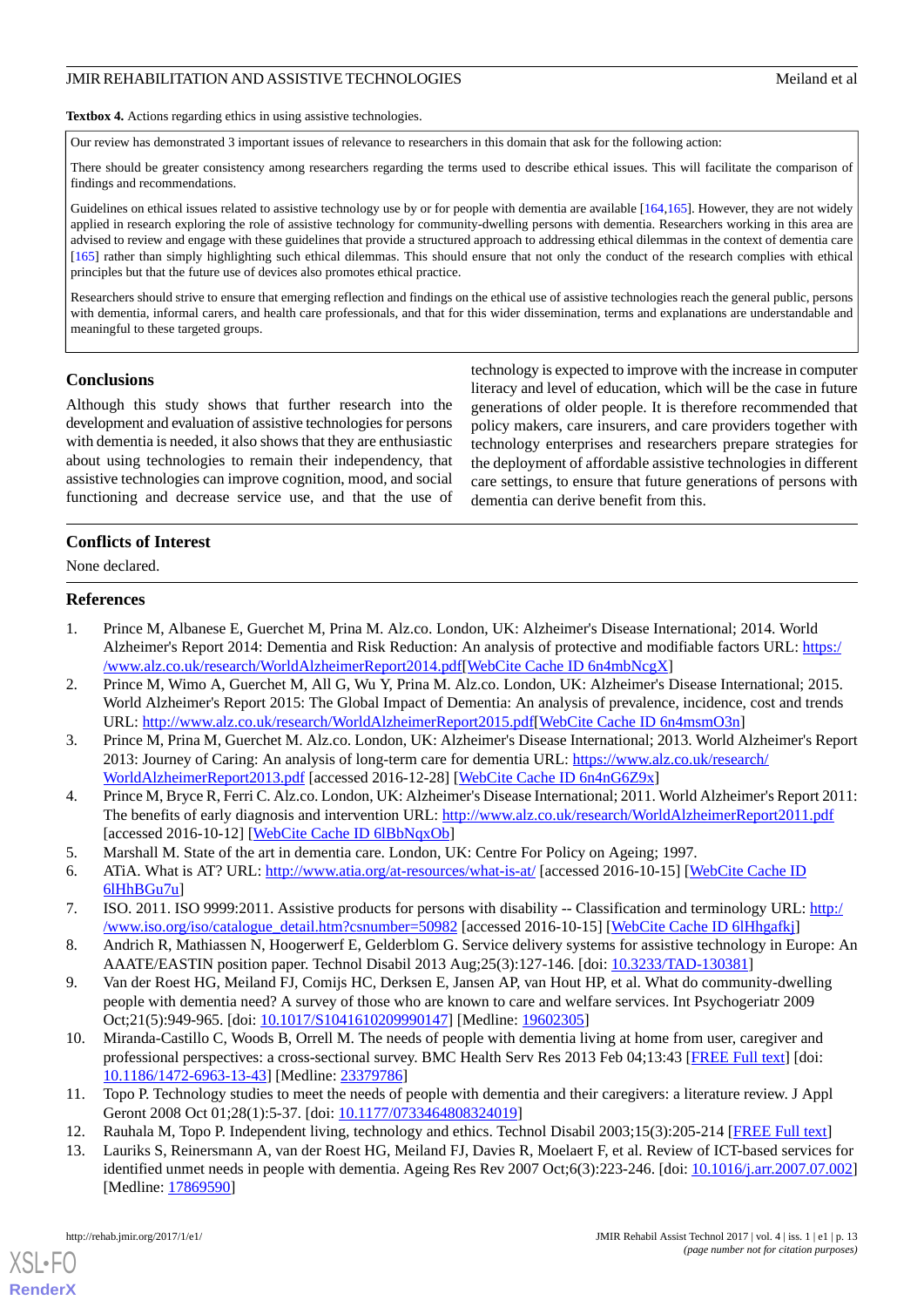- <span id="page-13-0"></span>14. Robinson L, Brittain K, Lindsay S, Jackson D, Olivier P. Keeping In Touch Everyday (KITE) project: developing assistive technologies with people with dementia and their carers to promote independence. Int Psychogeriatr 2009 Jun;21(3):494-502. [doi: [10.1017/S1041610209008448\]](http://dx.doi.org/10.1017/S1041610209008448) [Medline: [19193255](http://www.ncbi.nlm.nih.gov/entrez/query.fcgi?cmd=Retrieve&db=PubMed&list_uids=19193255&dopt=Abstract)]
- <span id="page-13-2"></span><span id="page-13-1"></span>15. Woolham J. Safe at home: the effectiveness of assistive technology in supporting the independence of people with dementia: the safe at home project. London: Hawker; 2005.
- <span id="page-13-3"></span>16. Gitlin LN, Winter L, Dennis M. Assistive devices caregivers use and find helpful to manage problem behaviors of dementia. Gerontechnology 2010;9(3):408-414 [[FREE Full text](http://europepmc.org/abstract/MED/25429254)] [doi: [10.4017/gt.2010.09.03.006.00](http://dx.doi.org/10.4017/gt.2010.09.03.006.00)] [Medline: [25429254\]](http://www.ncbi.nlm.nih.gov/entrez/query.fcgi?cmd=Retrieve&db=PubMed&list_uids=25429254&dopt=Abstract)
- <span id="page-13-4"></span>17. Evans J, Brown M, Coughlan T, Lawson G, Craven M. A Systematic Review of Dementia Focused Assistive Technology. In: Kurosu M, editor. Human-Computer Interaction: Interaction Technologies. Cham: Springer; 2015.
- <span id="page-13-5"></span>18. Fleming R, Sum S. Empirical studies on the effectiveness of assistive technology in the care of people with dementia: a systematic review. J Assistive Technologies 2014 Mar 12;8(1):14-34. [doi: [10.1108/JAT-09-2012-0021\]](http://dx.doi.org/10.1108/JAT-09-2012-0021)
- 19. Bowes A, Dawson A, Greasley-Adams C. Dementia.stir.: Dementia Services Development Centre, University of Stirling Literature review: the cost effectiveness of assistive technology in supporting people with dementia. Report to the Dementia Services Development Trust URL: [http://dementia.stir.ac.uk/system/files/filedepot/1/](http://dementia.stir.ac.uk/system/files/filedepot/1/the_cost_effectiveness_of_assistive_technology_in_supporting_people_with_dementia_october_13_1.pdf) [the\\_cost\\_effectiveness\\_of\\_assistive\\_technology\\_in\\_supporting\\_people\\_with\\_dementia\\_october\\_13\\_1.pdf](http://dementia.stir.ac.uk/system/files/filedepot/1/the_cost_effectiveness_of_assistive_technology_in_supporting_people_with_dementia_october_13_1.pdf)[\[WebCite Cache](http://www.webcitation.org/

                                            6lBcWFl9v) [ID 6lBcWFl9v](http://www.webcitation.org/

                                            6lBcWFl9v)]
- <span id="page-13-7"></span><span id="page-13-6"></span>20. Knapp M, Barlow J, Comras-Herrera A, Damant J, Freddolino PP, Hamblin K, et al. Eprints.lse. 2015. The case for investment in technology to manage the global costs of dementia URL: http://eprints.lse.ac.uk/66482/1/ lse.ac. [uk\\_storage\\_LIBRARY\\_Secondary\\_libfile\\_shared\\_repository\\_Content\\_LSEE\\_The%20case%20for%20investment%20in%20technology.](http://eprints.lse.ac.uk/66482/1/__lse.ac.uk_storage_LIBRARY_Secondary_libfile_shared_repository_Content_LSEE_The%20case%20for%20investment%20in%20technology.pdf) [pdf](http://eprints.lse.ac.uk/66482/1/__lse.ac.uk_storage_LIBRARY_Secondary_libfile_shared_repository_Content_LSEE_The%20case%20for%20investment%20in%20technology.pdf) [accessed 2016-10-16] [[WebCite Cache ID 6lHhxiZMP](http://www.webcitation.org/

                                            6lHhxiZMP)]
- <span id="page-13-9"></span><span id="page-13-8"></span>21. Alzheimer's Society. 2014. Dementia-friendly technology: Delivering the national dementia challenge URL: [https://www.](https://www.alzheimers.org.uk/site/scripts/download_info.php?fileID=1921) [alzheimers.org.uk/site/scripts/download\\_info.php?fileID=1921](https://www.alzheimers.org.uk/site/scripts/download_info.php?fileID=1921) [accessed 2016-10-15] [\[WebCite Cache ID 6lHiN7VhX](http://www.webcitation.org/

                                            6lHiN7VhX)]
- 22. Interdem. About Interdem URL: <http://interdem.org/> [accessed 2016-10-15] [\[WebCite Cache ID 6lHiU0Gx2](http://www.webcitation.org/

                             6lHiU0Gx2)]
- <span id="page-13-10"></span>23. Gibson G, Newton L, Pritchard G, Finch T, Brittain K, Robinson L. The provision of assistive technology products and services for people with dementia in the United Kingdom. Dementia 2014 May;15(4):681-701. [doi: [10.1177/1471301214532643\]](http://dx.doi.org/10.1177/1471301214532643) [Medline: [24803646\]](http://www.ncbi.nlm.nih.gov/entrez/query.fcgi?cmd=Retrieve&db=PubMed&list_uids=24803646&dopt=Abstract)
- <span id="page-13-11"></span>24. Span M, Hettinga M, Vernooij-Dassen M, Eefsting J, Smits C. Involving people with dementia in the development of supportive IT applications: a systematic review. Ageing Res Rev 2013 Mar;12(2):535-551. [doi: [10.1016/j.arr.2013.01.002](http://dx.doi.org/10.1016/j.arr.2013.01.002)] [Medline: [23318684](http://www.ncbi.nlm.nih.gov/entrez/query.fcgi?cmd=Retrieve&db=PubMed&list_uids=23318684&dopt=Abstract)]
- <span id="page-13-12"></span>25. De Filippis ML, Craven M, Dening T. Informal carer role in the personalisation of assistive solutions connected to aspirations of people with dementia. In: Pecchia L, Chen LL, Nugent C, Bravo J, editors. Ambient Assisted Living and Daily Activities. Cham: Springer International Publishing; 2014.
- <span id="page-13-14"></span><span id="page-13-13"></span>26. Von Kutzleben M, Schmid W, Halek M, Holle B, Bartholomeyczik S. Community-dwelling persons with dementia: what do they need? What do they demand? What do they do? A systematic review on the subjective experiences of persons with dementia. Aging Ment Health 2012;16(3):378-390. [doi: [10.1080/13607863.2011.614594\]](http://dx.doi.org/10.1080/13607863.2011.614594) [Medline: [22250961](http://www.ncbi.nlm.nih.gov/entrez/query.fcgi?cmd=Retrieve&db=PubMed&list_uids=22250961&dopt=Abstract)]
- <span id="page-13-15"></span>27. Miller LM, Whitlatch C, Lyons K. Shared decision-making in dementia: a review of patient and family carer involvement. Dementia 2014 Nov 03;15(5):1141-1157. [doi: [10.1177/1471301214555542](http://dx.doi.org/10.1177/1471301214555542)] [Medline: [25370075\]](http://www.ncbi.nlm.nih.gov/entrez/query.fcgi?cmd=Retrieve&db=PubMed&list_uids=25370075&dopt=Abstract)
- <span id="page-13-16"></span>28. Whitlatch C, Menne H. Don't forget about me! Decision making by people with dementia. Generations 2009;33(1):66-73 [[FREE Full text](http://www.ingentaconnect.com/content/asag/gen/2009/00000033/00000001/art00011#expand/collapse)]
- <span id="page-13-17"></span>29. Smith SK, Mountain GA. New forms of information and communication technology (ICT) and the potential to facilitate social and leisure activity for people living with dementia. IJCIH 2012;1(4):332-345. [doi: [10.1504/IJCIH.2012.051810](http://dx.doi.org/10.1504/IJCIH.2012.051810)]
- <span id="page-13-19"></span><span id="page-13-18"></span>30. Van Gemert-Pijnen JE, Nijland N, van Limburg M, Ossebaard HC, Kelders SM, Eysenbach G, et al. A holistic framework to improve the uptake and impact of eHealth technologies. J Med Internet Res 2011 Dec 05;13(4):e111. [doi: [10.2196/jmir.1672](http://dx.doi.org/10.2196/jmir.1672)] [Medline: [22155738](http://www.ncbi.nlm.nih.gov/entrez/query.fcgi?cmd=Retrieve&db=PubMed&list_uids=22155738&dopt=Abstract)]
- <span id="page-13-20"></span>31. Beyer H, Holtzblatt K. Contextual design: defining customer-centered systems. San Francisco, Calif: Morgan Kaufmann Publishers; 1998.
- <span id="page-13-21"></span>32. Faife D. Assistive technology in dementia care: have we reached consensus? J Dem Care 2006 Nov;14(6):14-15.
- 33. Span M. Amsterdam: Vrije Universiteit; 2016. Developing an interactive web tool to facilitate shared decision-making in dementia care networks: a participatory journey URL:<http://hdl.handle.net/1871/54018>[[WebCite Cache ID 6n4tyNNHl\]](http://www.webcitation.org/

                                            6n4tyNNHl)
- <span id="page-13-22"></span>34. Robinson L, Hutchings D, Dickinson H, Corner L, Beyer F, Finch T, et al. Effectiveness and acceptability of non-pharmacological interventions to reduce wandering in dementia: a systematic review. Int J Geriatr Psychiatry 2007 Jan;22(1):9-22. [doi: [10.1002/gps.1643\]](http://dx.doi.org/10.1002/gps.1643) [Medline: [17096455](http://www.ncbi.nlm.nih.gov/entrez/query.fcgi?cmd=Retrieve&db=PubMed&list_uids=17096455&dopt=Abstract)]
- 35. Orpwood R, Bjørneby S, Hagen I, Mäki O, Faulkner R, Topo P. User involvement in dementia product development. Dementia 2004 Oct 01;3(3):263-279. [doi: [10.1177/1471301204045160\]](http://dx.doi.org/10.1177/1471301204045160)
- 36. Evans N, Orpwood R, Adlam T, Chad J. Evaluation of an enabling smart flat for people with dementia. J Dem Care 2007 Nov;15(6):33-37.
- 37. Meiland FJ, Hattink BJ, Overmars-Marx T, de Boer ME, Jedlitschka A, Ebben PW, et al. Participation of end users in the design of assistive technology for people with mild to severe cognitive problems; the European Rosetta project. Int Psychogeriatr 2014 May;26(5):769-779. [doi: [10.1017/S1041610214000088\]](http://dx.doi.org/10.1017/S1041610214000088) [Medline: [24507571](http://www.ncbi.nlm.nih.gov/entrez/query.fcgi?cmd=Retrieve&db=PubMed&list_uids=24507571&dopt=Abstract)]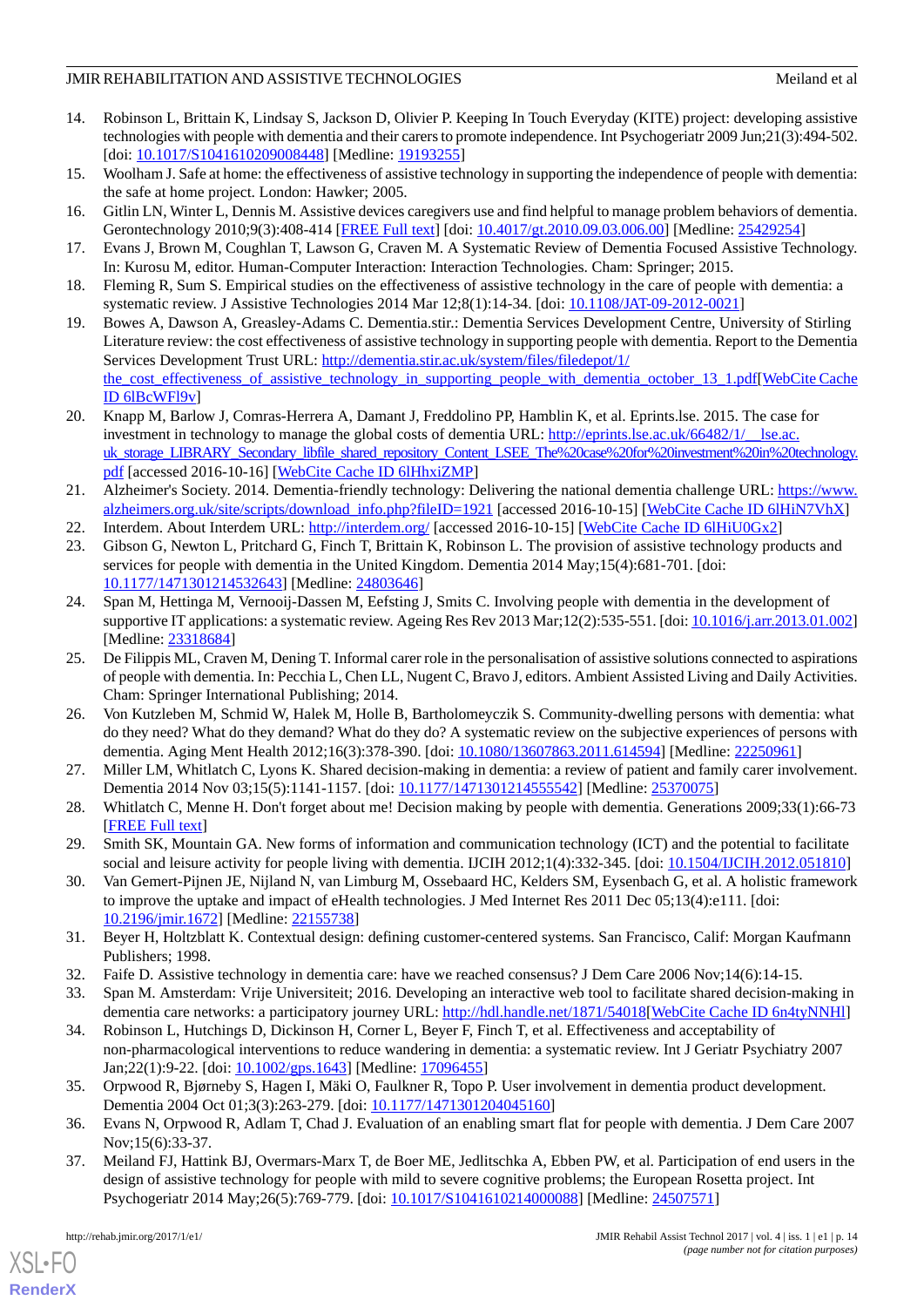- <span id="page-14-0"></span>38. Alzheimer's Society. Dementia Friendly Communities URL:<https://www.alzheimers.org.uk/dementiafriendlycommunities> [accessed 2016-10-15] [\[WebCite Cache ID 6lHj6BQHS](http://www.webcitation.org/

                                            6lHj6BQHS)]
- <span id="page-14-2"></span><span id="page-14-1"></span>39. Nugent CD, Davies R, Donnelly M, Hallberg J, Hariz M, Craig D, et al. The development of personalised cognitive prosthetics. Conf Proc IEEE Eng Med Biol Soc 2008:787-790. [doi: [10.1109/IEMBS.2008.4649270\]](http://dx.doi.org/10.1109/IEMBS.2008.4649270) [Medline: [19162773](http://www.ncbi.nlm.nih.gov/entrez/query.fcgi?cmd=Retrieve&db=PubMed&list_uids=19162773&dopt=Abstract)]
- <span id="page-14-3"></span>40. Youralcove. Alcove URL:<http://www.youralcove.com/> [accessed 2016-10-16] [\[WebCite Cache ID 6lHjDkvFy\]](http://www.webcitation.org/

                                            6lHjDkvFy)
- 41. Malhotra A, Yu C, Schröder T, Hoey J. An exploratory study into the use of an emotionally aware cognitive assistant. 2015 Presented at: Proceedings AAAI Workshop on artificial intelligence applied to assitive technologiessmart environments; ; Austin, TX. USA; 2015; Austing, Texas, USA.
- <span id="page-14-5"></span><span id="page-14-4"></span>42. Kings Fund. Environments of care for people with dementia URL: [http://www.kingsfund.org.uk/projects/](http://www.kingsfund.org.uk/projects/enhancing-healing-environment/ehe-in-dementia-care) [enhancing-healing-environment/ehe-in-dementia-care](http://www.kingsfund.org.uk/projects/enhancing-healing-environment/ehe-in-dementia-care) [accessed 2016-10-15] [[WebCite Cache ID 6lHjSLhLL](http://www.webcitation.org/

                                            6lHjSLhLL)]
- <span id="page-14-6"></span>43. Alzheimer's Society. Dementia Friendly Technology Charter URL:<https://www.alzheimers.org.uk/technologycharter> [accessed 2016-10-15] [\[WebCite Cache ID 6lHjaxhpF\]](http://www.webcitation.org/

                                            6lHjaxhpF)
- <span id="page-14-7"></span>44. Robert PH, Konig A, Andrieu S, Bremond F, Chemin I, Chung PC, et al. Recommendations for ICT use in Alzheimer's disease assessment: Monaco CTAD expert meeting. J Nutr Health Aging 2013;17(8):653-660. [doi: [10.1007/s12603-013-0046-3\]](http://dx.doi.org/10.1007/s12603-013-0046-3) [Medline: [24097018](http://www.ncbi.nlm.nih.gov/entrez/query.fcgi?cmd=Retrieve&db=PubMed&list_uids=24097018&dopt=Abstract)]
- <span id="page-14-8"></span>45. ISO. 2010. ISO 9241-210:2010. Ergonomics of human-system interaction -- Part 210: Human-centred design for interactive systems URL: [http://www.iso.org/iso/catalogue\\_detail.htm?csnumber=52075](http://www.iso.org/iso/catalogue_detail.htm?csnumber=52075) [accessed 2016-10-12] [[WebCite Cache ID](http://www.webcitation.org/

                                            6lCUJ3OE9) [6lCUJ3OE9](http://www.webcitation.org/

                                            6lCUJ3OE9)]
- <span id="page-14-9"></span>46. Meiland FJ, Bouman AI, Sävenstedt S, Bentvelzen S, Davies R, Mulvenna M, et al. Usability of a new electronic assistive device for community-dwelling persons with mild dementia. Aging Ment Health 2012;16(5):584-591. [doi: [10.1080/13607863.2011.651433\]](http://dx.doi.org/10.1080/13607863.2011.651433) [Medline: [22360649\]](http://www.ncbi.nlm.nih.gov/entrez/query.fcgi?cmd=Retrieve&db=PubMed&list_uids=22360649&dopt=Abstract)
- <span id="page-14-10"></span>47. Pot AM, Willemse B, Horjus S. A pilot study on the use of tracking technology: feasibility, acceptability, and benefits for people in early stages of dementia and their informal caregivers. Aging Ment Health 2012;16(1):127-134. [doi: [10.1080/13607863.2011.596810\]](http://dx.doi.org/10.1080/13607863.2011.596810) [Medline: [21780960\]](http://www.ncbi.nlm.nih.gov/entrez/query.fcgi?cmd=Retrieve&db=PubMed&list_uids=21780960&dopt=Abstract)
- <span id="page-14-11"></span>48. Starkhammar S, Nygard L. Using a timer device for the stovexperiences of older adults with memory impairment or dementia and their families. Technol Disabil 2008 Aug;20(3) [\[FREE Full text\]](http://content.iospress.com/articles/technology-and-disability/tad00257)
- <span id="page-14-12"></span>49. Jelcic N, Agostini M, Meneghello F, Bussè C, Parise S, Galano A, et al. Feasibility and efficacy of cognitive telerehabilitation in early Alzheimer's disease: a pilot study. Clin Interv Aging 2014;9:1605-1611 [[FREE Full text](https://dx.doi.org/10.2147/CIA.S68145)] [doi: [10.2147/CIA.S68145\]](http://dx.doi.org/10.2147/CIA.S68145) [Medline: [25284993](http://www.ncbi.nlm.nih.gov/entrez/query.fcgi?cmd=Retrieve&db=PubMed&list_uids=25284993&dopt=Abstract)]
- <span id="page-14-13"></span>50. Zaccarelli C, Cirillo G, Passuti S, Annicchiarico R, Barban F. Computer-based cognitive intervention for dementia Sociable: motivating platform for elderly networking, mental reinforcement and social interaction. 2013 May Presented at: 3rd International Workshop on Pervasive Computing Paradigms for Mental Health; May 5, 2013; Venice, Italy. [doi: [10.4108/icst.pervasivehealth.2013.252155](http://dx.doi.org/10.4108/icst.pervasivehealth.2013.252155)]
- <span id="page-14-15"></span><span id="page-14-14"></span>51. Lee GY, Yip CC, Yu EC, Man DW. Evaluation of a computer-assisted errorless learning-based memory training program for patients with early Alzheimer's disease in Hong Kong: a pilot study. Clin Interv Aging 2013;8:623-633 [\[FREE Full](https://dx.doi.org/10.2147/CIA.S45726) [text](https://dx.doi.org/10.2147/CIA.S45726)] [doi: [10.2147/CIA.S45726](http://dx.doi.org/10.2147/CIA.S45726)] [Medline: [23766638\]](http://www.ncbi.nlm.nih.gov/entrez/query.fcgi?cmd=Retrieve&db=PubMed&list_uids=23766638&dopt=Abstract)
- <span id="page-14-16"></span>52. Gillespie A, Best C, O'Neill B. Cognitive function and assistive technology for cognition: a systematic review. J Int Neuropsychol Soc 2012 Jan;18(1):1-19. [doi: [10.1017/S1355617711001548](http://dx.doi.org/10.1017/S1355617711001548)] [Medline: [22152338](http://www.ncbi.nlm.nih.gov/entrez/query.fcgi?cmd=Retrieve&db=PubMed&list_uids=22152338&dopt=Abstract)]
- <span id="page-14-17"></span>53. Boman IL, Lundberg S, Starkhammar S, Nygård L. Exploring the usability of a videophone mock-up for persons with dementia and their significant others. BMC Geriatr 2014 Apr 16;14:49 [[FREE Full text](https://bmcgeriatr.biomedcentral.com/articles/10.1186/1471-2318-14-49)] [doi: [10.1186/1471-2318-14-49\]](http://dx.doi.org/10.1186/1471-2318-14-49) [Medline: [24739662](http://www.ncbi.nlm.nih.gov/entrez/query.fcgi?cmd=Retrieve&db=PubMed&list_uids=24739662&dopt=Abstract)]
- <span id="page-14-18"></span>54. Roebuck-Spencer TM, Vincent A, Gilliland K, Johnson D, Cooper D. Initial clinical validation of an embedded performance validity measure within the automated neuropsychological metrics (ANAM). Arch Clin Neuropsychol 2013 Nov;28(7):700-710. [doi: [10.1093/arclin/act055](http://dx.doi.org/10.1093/arclin/act055)] [Medline: [23887185\]](http://www.ncbi.nlm.nih.gov/entrez/query.fcgi?cmd=Retrieve&db=PubMed&list_uids=23887185&dopt=Abstract)
- <span id="page-14-19"></span>55. Petersen RC, Stevens J, Ganguli M, Tangalos E, Cummings J, DeKosky S. Practice parameter: early detection of dementia: mild cognitive impairment (an evidence-based review). Report of the Quality Standards Subcommittee of the American Academy of Neurology. Neurology 2001 May 08;56(9):1133-1142. [Medline: [11342677](http://www.ncbi.nlm.nih.gov/entrez/query.fcgi?cmd=Retrieve&db=PubMed&list_uids=11342677&dopt=Abstract)]
- <span id="page-14-21"></span><span id="page-14-20"></span>56. Harrell KM, Wilkins S, Connor M, Chodosh J. Telemedicine and the evaluation of cognitive impairment: the additive value of neuropsychological assessment. J Am Med Dir Assoc 2014 Aug;15(8):600-606. [doi: [10.1016/j.jamda.2014.04.015](http://dx.doi.org/10.1016/j.jamda.2014.04.015)] [Medline: [24913209](http://www.ncbi.nlm.nih.gov/entrez/query.fcgi?cmd=Retrieve&db=PubMed&list_uids=24913209&dopt=Abstract)]
- 57. Zapata BC, Fernández-Alemán JL, Idri A, Toval A. Empirical studies on usability of mHealth apps: a systematic literature review. J Med Syst 2015 Feb;39(2):1. [doi: [10.1007/s10916-014-0182-2\]](http://dx.doi.org/10.1007/s10916-014-0182-2) [Medline: [25600193\]](http://www.ncbi.nlm.nih.gov/entrez/query.fcgi?cmd=Retrieve&db=PubMed&list_uids=25600193&dopt=Abstract)
- 58. Sun M, Burke L, Mao Z, Chen Y, Chen H, Bai Y, et al. eButton: a wearable computer for health monitoring and personal assistance. Proc Des Autom Conf 2014;2014:1-6 [\[FREE Full text](http://europepmc.org/abstract/MED/25340176)] [doi: [10.1145/2593069.2596678\]](http://dx.doi.org/10.1145/2593069.2596678) [Medline: [25340176](http://www.ncbi.nlm.nih.gov/entrez/query.fcgi?cmd=Retrieve&db=PubMed&list_uids=25340176&dopt=Abstract)]
- 59. Bardram J, Hansen T, Mogensen M, Soegaard M. Experiences from Real-World Deployment of Context-Aware Technologies in a Hospital Environment. In: UbiComp 2006: 8th International Conference on Ubiquitous Computing. UbiComp 2006: Ubiquitous Computingth International Conference, UbiComp 2006 Orange County, CA, USA. September 17-21, 2006 Proceedings.Berlin, Heidelbergpringer Berlin Heidelberg; 2006 Presented at: Ubiquitous Computing: 8th International Conference, UbiComp; September 17-21, 2006; Orange County, CA, USA p. 8-86. [doi: [10.1007/11853565\\_22](http://dx.doi.org/10.1007/11853565_22)]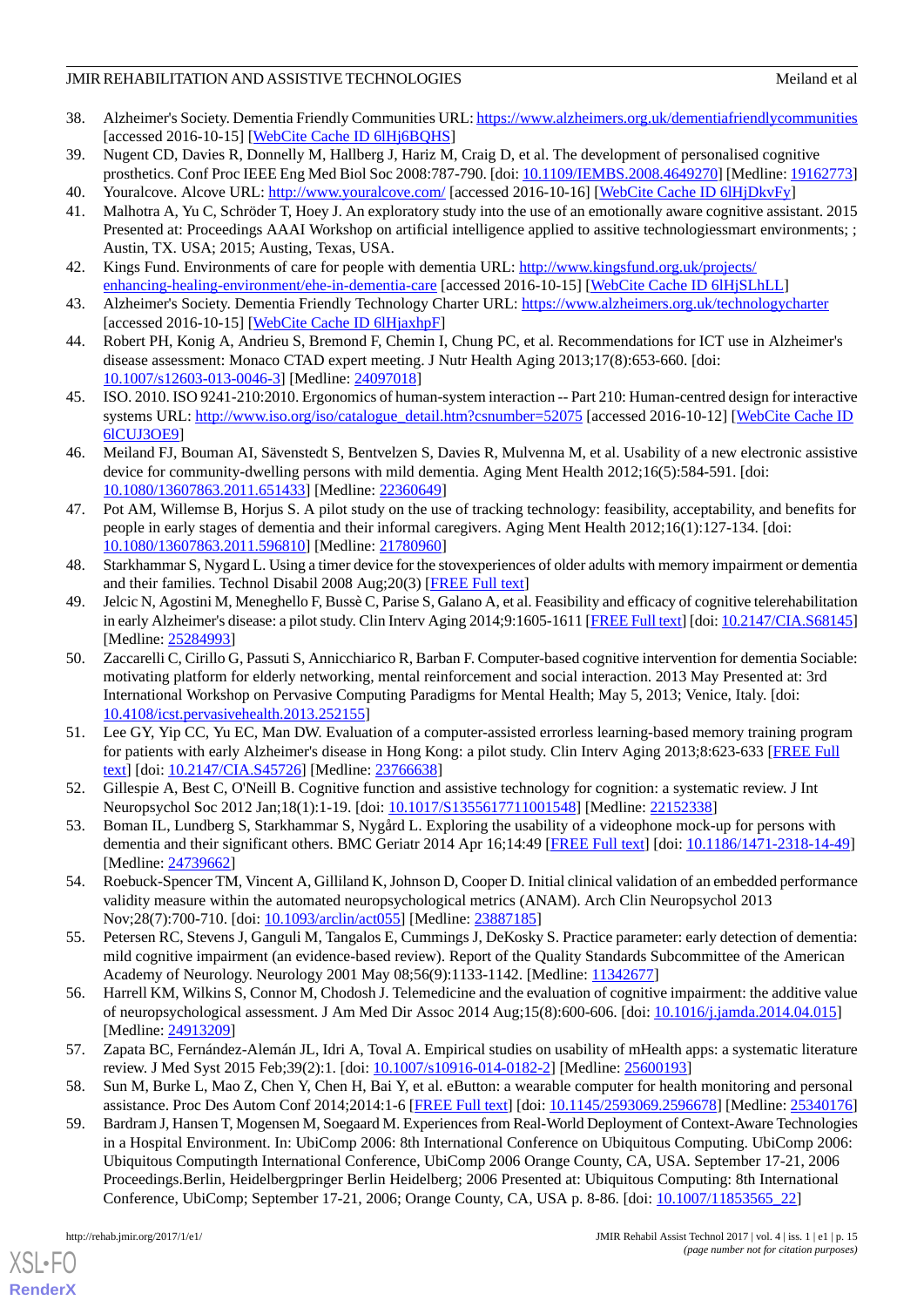- <span id="page-15-0"></span>60. Kramer B. Dementia caregivers in Germany and their acceptance of new technologies for care: the information gap. Public Policy Aging Rep 2013 Dec 16;24(1):32-34. [doi: [10.1093/ppar/prt002](http://dx.doi.org/10.1093/ppar/prt002)]
- <span id="page-15-1"></span>61. Hedman A, Nygård L, Almkvist O, Kottorp A. Amount and type of everyday technology use over time in older adults with cognitive impairment. Scand J Occup Ther 2015 May;22(3):196-206. [doi: [10.3109/11038128.2014.982172](http://dx.doi.org/10.3109/11038128.2014.982172)] [Medline: [25580938](http://www.ncbi.nlm.nih.gov/entrez/query.fcgi?cmd=Retrieve&db=PubMed&list_uids=25580938&dopt=Abstract)]
- <span id="page-15-2"></span>62. Aloulou H, Mokhtari M, Tiberghien T, Biswas J, Phua C, Kenneth Lin JH, et al. Deployment of assistive living technology in a nursing home environment: methods and lessons learned. BMC Med Inform Decis Mak 2013 Apr 08;13:42 [\[FREE](https://bmcmedinformdecismak.biomedcentral.com/articles/10.1186/1472-6947-13-42) [Full text\]](https://bmcmedinformdecismak.biomedcentral.com/articles/10.1186/1472-6947-13-42) [doi: [10.1186/1472-6947-13-42](http://dx.doi.org/10.1186/1472-6947-13-42)] [Medline: [23565984](http://www.ncbi.nlm.nih.gov/entrez/query.fcgi?cmd=Retrieve&db=PubMed&list_uids=23565984&dopt=Abstract)]
- <span id="page-15-4"></span><span id="page-15-3"></span>63. Canini M, Battista P, Della Rosa PA, Catricalà E, Salvatore C, Gilardi M, et al. Computerized neuropsychological assessment in aging: testing efficacy and clinical ecology of different interfaces. Comput Math Methods Med 2014;2014:804723 [\[FREE](https://dx.doi.org/10.1155/2014/804723) [Full text\]](https://dx.doi.org/10.1155/2014/804723) [doi: [10.1155/2014/804723](http://dx.doi.org/10.1155/2014/804723)] [Medline: [25147578](http://www.ncbi.nlm.nih.gov/entrez/query.fcgi?cmd=Retrieve&db=PubMed&list_uids=25147578&dopt=Abstract)]
- <span id="page-15-5"></span>64. Wood E. Use of computer input devices by older adults. J Appl Gerontol 2005 Nov 01;24(5):419-438. [doi: [10.1177/0733464805278378\]](http://dx.doi.org/10.1177/0733464805278378)
- <span id="page-15-6"></span>65. Tierney MC, Naglie G, Upshur R, Moineddin R, Charles J, Jaakkimainen R. Feasibility and validity of the self-administered computerized assessment of mild cognitive impairment with older primary care patients. Alzheimer Dis Assoc Disord 2014;28(4):311-319. [doi: [10.1097/WAD.0000000000000036\]](http://dx.doi.org/10.1097/WAD.0000000000000036) [Medline: [24614274\]](http://www.ncbi.nlm.nih.gov/entrez/query.fcgi?cmd=Retrieve&db=PubMed&list_uids=24614274&dopt=Abstract)
- 66. Allain P, Foloppe D, Besnard J, Yamaguchi T, Etcharry-Bouyx F, Le G, et al. Detecting everyday action deficits in Alzheimer's disease using a nonimmersive virtual reality kitchen. J Int Neuropsychol Soc 2014 May;20(5):468-477. [doi: [10.1017/S1355617714000344](http://dx.doi.org/10.1017/S1355617714000344)] [Medline: [24785240](http://www.ncbi.nlm.nih.gov/entrez/query.fcgi?cmd=Retrieve&db=PubMed&list_uids=24785240&dopt=Abstract)]
- 67. Plancher G, Tirard A, Gyselinck V, Nicolas S, Piolino P. Using virtual reality to characterize episodic memory profiles in amnestic mild cognitive impairment and Alzheimer's disease: influence of active and passive encoding. Neuropsychologia 2012 Apr;50(5):592-602. [doi: [10.1016/j.neuropsychologia.2011.12.013\]](http://dx.doi.org/10.1016/j.neuropsychologia.2011.12.013) [Medline: [22261400](http://www.ncbi.nlm.nih.gov/entrez/query.fcgi?cmd=Retrieve&db=PubMed&list_uids=22261400&dopt=Abstract)]
- <span id="page-15-7"></span>68. Weniger G, Ruhleder M, Lange C, Wolf S, Irle E. Egocentric and allocentric memory as assessed by virtual reality in individuals with amnestic mild cognitive impairment. Neuropsychologia 2011 Feb;49(3):518-527. [doi: [10.1016/j.neuropsychologia.2010.12.031\]](http://dx.doi.org/10.1016/j.neuropsychologia.2010.12.031) [Medline: [21185847](http://www.ncbi.nlm.nih.gov/entrez/query.fcgi?cmd=Retrieve&db=PubMed&list_uids=21185847&dopt=Abstract)]
- <span id="page-15-8"></span>69. Zygouris S, Giakoumis D, Votis K, Doumpoulakis S, Ntovas K, Segkouli S, et al. Can a virtual reality cognitive training application fulfill a dual role? Using the virtual supermarket cognitive training application as a screening tool for mild cognitive impairment. J Alzheimers Dis 2015;44(4):1333-1347. [doi: [10.3233/JAD-141260\]](http://dx.doi.org/10.3233/JAD-141260) [Medline: [25428251](http://www.ncbi.nlm.nih.gov/entrez/query.fcgi?cmd=Retrieve&db=PubMed&list_uids=25428251&dopt=Abstract)]
- <span id="page-15-10"></span><span id="page-15-9"></span>70. Hofmann M, Rösler A, Schwarz W, Müller-Spahn F, Kräuchi K, Hock C, et al. Interactive computer-training as a therapeutic tool in Alzheimer's disease. Compr Psychiatry 2003;44(3):213-219. [doi: [10.1016/S0010-440X\(03\)00006-3\]](http://dx.doi.org/10.1016/S0010-440X(03)00006-3) [Medline: [12764709](http://www.ncbi.nlm.nih.gov/entrez/query.fcgi?cmd=Retrieve&db=PubMed&list_uids=12764709&dopt=Abstract)]
- <span id="page-15-11"></span>71. Lund A. Measuring usability with the USE questionnaire. Usability Interface 2001;8(2):3-6 [\[FREE Full text\]](http://www.stcsig.org/usability/newsletter/index.html)
- <span id="page-15-12"></span>72. Rosenberg L, Kottorp A, Winblad B, Nygård L. Perceived difficulty in everyday technology use among older adults with or without cognitive deficits. Scand J Occup Ther 2009;16(4):216-226. [doi: [10.3109/11038120802684299](http://dx.doi.org/10.3109/11038120802684299)] [Medline: [19148847](http://www.ncbi.nlm.nih.gov/entrez/query.fcgi?cmd=Retrieve&db=PubMed&list_uids=19148847&dopt=Abstract)]
- <span id="page-15-13"></span>73. Heerink M, Kröse B, Evers V, Wielinga B. Assessing acceptance of assistive social agent technology by older adults: the Almere model. Int J of Soc Robotics 2010 Sep 4;2(4):361-375. [doi: [10.1007/s12369-010-0068-5](http://dx.doi.org/10.1007/s12369-010-0068-5)]
- <span id="page-15-14"></span>74. Holthe T, Hagen I, Bjørneby S, Vollgate Ø. Forgetmenot.: Norwegian Centre for Dementia Research; 1998. Evaluation of an electronic calendar as helping aid for persons suffering from memory problems or cognitive impairment URL: [http:/](http://www.forgetmenot.no/english/rapport-kalender.pdf) [/www.forgetmenot.no/english/rapport-kalender.pdf](http://www.forgetmenot.no/english/rapport-kalender.pdf) [accessed 2016-12-27] [[WebCite Cache ID 6lHohS2r1](http://www.webcitation.org/

                                            6lHohS2r1)]
- <span id="page-15-15"></span>75. Lekeu F, Wojtasik V, Van der Linden M, Salmon E. Training early Alzheimer patients to use a mobile phone. Acta Neurol Belg 2002 Sep;102(3):114-121. [Medline: [12400249\]](http://www.ncbi.nlm.nih.gov/entrez/query.fcgi?cmd=Retrieve&db=PubMed&list_uids=12400249&dopt=Abstract)
- 76. Oriani M, Moniz-Cook E, Binetti G, Zanieri G, Frisoni G, Geroldi C, et al. An electronic memory aid to support prospective memory in patients in the early stages of Alzheimer's disease: a pilot study. Aging Ment Health 2003 Jan;7(1):22-27. [doi: [10.1080/1360786021000045863\]](http://dx.doi.org/10.1080/1360786021000045863) [Medline: [12554311\]](http://www.ncbi.nlm.nih.gov/entrez/query.fcgi?cmd=Retrieve&db=PubMed&list_uids=12554311&dopt=Abstract)
- 77. Cahill S, Begley E, Faulkner J, Hagen I. "It gives me a sense of independence" Findings from Ireland on the use and usefulness of assistive technology for people with dementia. Technol Disabil 2007;19:133-142 [\[FREE Full text\]](http://hdl.handle.net/2262/49836)
- <span id="page-15-16"></span>78. Mihailidis A, Barbenel JC, Fernie G. The efficacy of an intelligent cognitive orthosis to facilitate handwashing by persons with moderate to severe dementia. Neuropsychol Rehabil 2004 Mar;14(1-2):135-171. [doi: [10.1080/09602010343000156](http://dx.doi.org/10.1080/09602010343000156)]
- <span id="page-15-17"></span>79. Mihailidis A, Boger J, Craig T, Hoey J. The COACH prompting system to assist older adults with dementia through handwashing: an efficacy study. BMC Geriatr 2008 Nov 07;8:28 [[FREE Full text\]](https://bmcgeriatr.biomedcentral.com/articles/10.1186/1471-2318-8-28) [doi: [10.1186/1471-2318-8-28](http://dx.doi.org/10.1186/1471-2318-8-28)] [Medline: [18992135](http://www.ncbi.nlm.nih.gov/entrez/query.fcgi?cmd=Retrieve&db=PubMed&list_uids=18992135&dopt=Abstract)]
- 80. Bewernitz MW, Mann W, Dasler P, Belchior P. Feasibility of machine-based prompting to assist persons with dementia. Assist Technol 2009;21(4):196-207. [doi: [10.1080/10400430903246050](http://dx.doi.org/10.1080/10400430903246050)] [Medline: [20066886](http://www.ncbi.nlm.nih.gov/entrez/query.fcgi?cmd=Retrieve&db=PubMed&list_uids=20066886&dopt=Abstract)]
- 81. Lancioni GE, Perilli V, Singh N, O'Reilly M, Sigafoos J, Bosco A, et al. Persons with mild or moderate Alzheimer's disease use a basic orientation technology to travel to different rooms within a day center. Res Dev Disabil 2011;32(5):1895-1901. [doi: [10.1016/j.ridd.2011.03.020](http://dx.doi.org/10.1016/j.ridd.2011.03.020)] [Medline: [21501948\]](http://www.ncbi.nlm.nih.gov/entrez/query.fcgi?cmd=Retrieve&db=PubMed&list_uids=21501948&dopt=Abstract)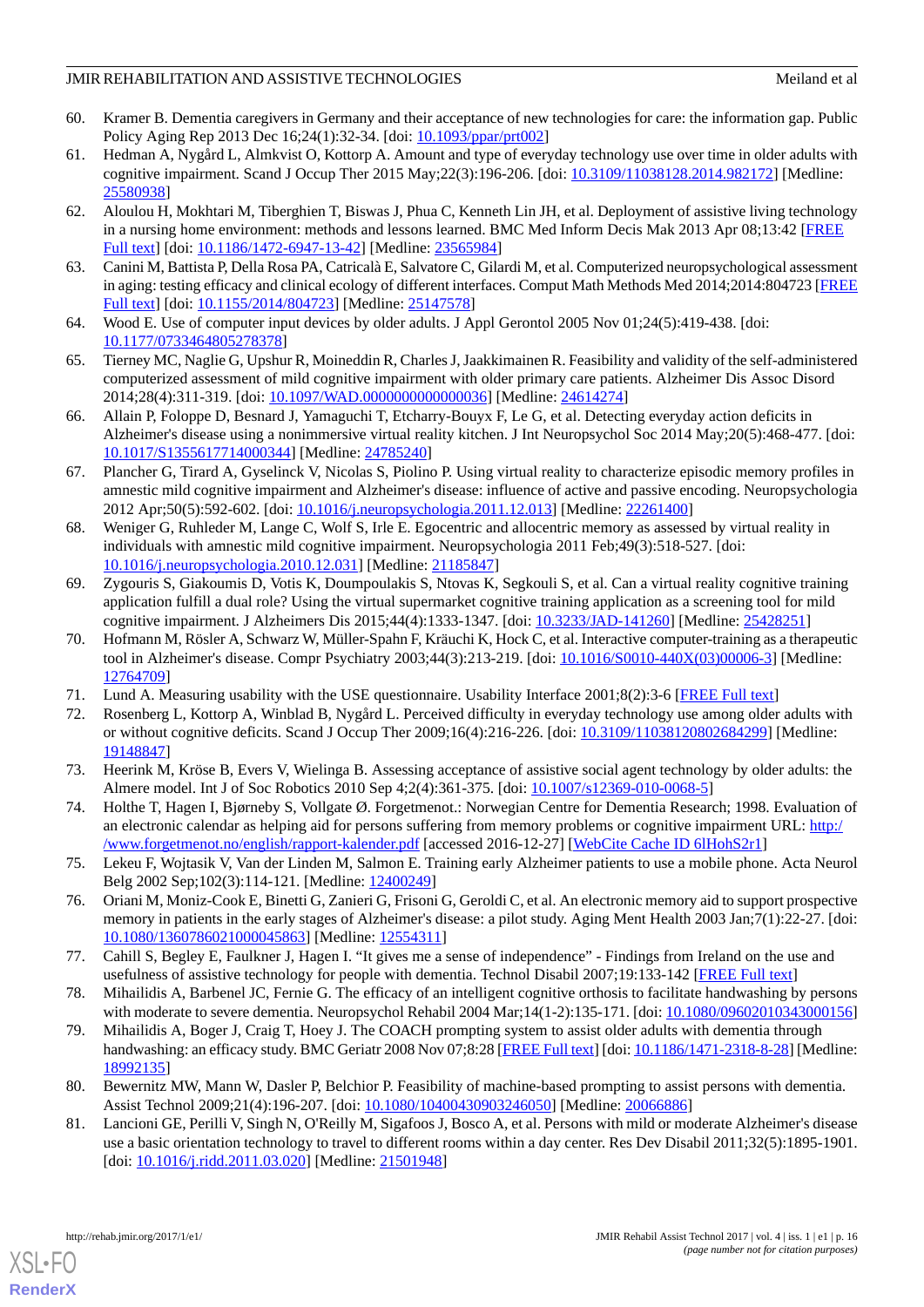- 82. Lancioni GE, Singh N, O'Reilly M, Sigafoos J, Renna C, Ventrella M, et al. Supporting daily activities and indoor travel of persons with moderate Alzheimer's disease through standard technology resources. Res Dev Disabil 2013 Aug;34(8):2351-2359. [doi: [10.1016/j.ridd.2013.04.020\]](http://dx.doi.org/10.1016/j.ridd.2013.04.020) [Medline: [23711628\]](http://www.ncbi.nlm.nih.gov/entrez/query.fcgi?cmd=Retrieve&db=PubMed&list_uids=23711628&dopt=Abstract)
- 83. Lancioni GE, Perilli V, O'Reilly M, Singh N, Sigafoos J, Bosco A, et al. Technology-based orientation programs to support indoor travel by persons with moderate Alzheimer's disease: impact assessment and social validation. Res Dev Disabil 2013 Jan;34(1):286-293. [doi: [10.1016/j.ridd.2012.08.016](http://dx.doi.org/10.1016/j.ridd.2012.08.016)] [Medline: [22982468](http://www.ncbi.nlm.nih.gov/entrez/query.fcgi?cmd=Retrieve&db=PubMed&list_uids=22982468&dopt=Abstract)]
- <span id="page-16-0"></span>84. Yasuda K, Beckman B, Yoneda M, Yoneda H, Iwamoto A, Nakamura T. Successful guidance by automatic output of music and verbal messages for daily behavioural disturbances of three individuals with dementia. Neuropsychol Rehabil 2006 Feb;16(1):66-82. [doi: [10.1080/09602010443000191\]](http://dx.doi.org/10.1080/09602010443000191) [Medline: [16509519](http://www.ncbi.nlm.nih.gov/entrez/query.fcgi?cmd=Retrieve&db=PubMed&list_uids=16509519&dopt=Abstract)]
- <span id="page-16-2"></span><span id="page-16-1"></span>85. Cogknow. Cogknow: Overview URL:<http://cogknow.eu/> [accessed 2016-10-16] [WebCite Cache ID 6IHIKMK8Y]
- <span id="page-16-3"></span>86. Wilson BA, Emslie H, Quirk K, Evans J. Reducing everyday memory and planning problems by means of a paging system: a randomised control crossover study. J Neurol Neurosurg Psychiatry 2001 Apr;70(4):477-482 [[FREE Full text\]](http://jnnp.bmj.com/cgi/pmidlookup?view=long&pmid=11254770) [Medline: [11254770](http://www.ncbi.nlm.nih.gov/entrez/query.fcgi?cmd=Retrieve&db=PubMed&list_uids=11254770&dopt=Abstract)]
- <span id="page-16-4"></span>87. Altus DE, Mathews RM, Xaverius PK, Engelman KK, Nolan BAD. Evaluating an electronic monitoring system for people who wander. Am J Alzheimers Dis Other Demen 2000 Mar 01;15(2):121-125. [doi: [10.1177/153331750001500201](http://dx.doi.org/10.1177/153331750001500201)]
- <span id="page-16-5"></span>88. Miskelly F. A novel system of electronic tagging in patients with dementia and wandering. Age Ageing 2004 May;33(3):304-306 [\[FREE Full text\]](http://ageing.oxfordjournals.org/cgi/pmidlookup?view=long&pmid=15082438) [doi: [10.1093/ageing/afh084](http://dx.doi.org/10.1093/ageing/afh084)] [Medline: [15082438](http://www.ncbi.nlm.nih.gov/entrez/query.fcgi?cmd=Retrieve&db=PubMed&list_uids=15082438&dopt=Abstract)]
- <span id="page-16-6"></span>89. McShane R, Gedling K, Kenward B, Kenward R, Hope T, Jacoby R. The feasibility of electronic tracking devices in dementia: a telephone survey and case series. Int J Geriatr Psychiatry 1998 Aug;13(8):556-563. [Medline: [9733337\]](http://www.ncbi.nlm.nih.gov/entrez/query.fcgi?cmd=Retrieve&db=PubMed&list_uids=9733337&dopt=Abstract)
- <span id="page-16-7"></span>90. Ikarashi A, Magara K, Nonaka S, Ohno H. The searching system for wandering demented aged person using GPS. IEEJ Trans IA 2002;122(6):609-616. [doi: [10.1541/ieejias.122.609](http://dx.doi.org/10.1541/ieejias.122.609)]
- <span id="page-16-8"></span>91. Tárraga L, Boada M, Modinos G, Espinosa A, Diego S, Morera A, et al. A randomised pilot study to assess the efficacy of an interactive, multimedia tool of cognitive stimulation in Alzheimer's disease. J Neurol Neurosurg Psychiatry 2006 Oct;77(10):1116-1121 [\[FREE Full text\]](http://europepmc.org/abstract/MED/16820420) [doi: [10.1136/jnnp.2005.086074](http://dx.doi.org/10.1136/jnnp.2005.086074)] [Medline: [16820420\]](http://www.ncbi.nlm.nih.gov/entrez/query.fcgi?cmd=Retrieve&db=PubMed&list_uids=16820420&dopt=Abstract)
- <span id="page-16-9"></span>92. Schreiber M. Potential of an interactive computer-based training in the rehabilitation of Dementia: an initial study. Neuropsychol Rehabil 1999 Apr;9(2):155-167. [doi: [10.1080/713755596](http://dx.doi.org/10.1080/713755596)]
- <span id="page-16-10"></span>93. Mate-Kole CC, Fellows R, Said P, McDougal J, Catayong K, Dang V, et al. Use of computer assisted and interactive cognitive training programmes with moderate to severely demented individuals: a preliminary study. Aging Ment Health 2007 Sep;11(5):485-495. [doi: [10.1080/13607860701368422](http://dx.doi.org/10.1080/13607860701368422)] [Medline: [17882586](http://www.ncbi.nlm.nih.gov/entrez/query.fcgi?cmd=Retrieve&db=PubMed&list_uids=17882586&dopt=Abstract)]
- <span id="page-16-11"></span>94. Burdea G, Rabin B, Rethage D, Damiani F, Hundal JS, Fitzpatrick C. Brightcloudint. 2013. BrightArm™ Therapy for Patients with Advanced Dementia URL: [http://brightcloudint.com/wp-content/uploads/](http://brightcloudint.com/wp-content/uploads/BrightArm%E2%84%A2-Therapy-for-Patients-with-Advanced-Dementia.pdf) [BrightArm%E2%84%A2-Therapy-for-Patients-with-Advanced-Dementia.pdf](http://brightcloudint.com/wp-content/uploads/BrightArm%E2%84%A2-Therapy-for-Patients-with-Advanced-Dementia.pdf) [accessed 2016-10-11] [[WebCite Cache ID](http://www.webcitation.org/

                                            6lBgdC7KN) [6lBgdC7KN](http://www.webcitation.org/

                                            6lBgdC7KN)]
- <span id="page-16-13"></span><span id="page-16-12"></span>95. Leuty V, Boger J, Young L, Hoey J, Mihailidis A. Engaging older adults with dementia in creative occupations using artificially intelligent assistive technology. Assist Technol 2013;25(2):72-79. [doi: [10.1080/10400435.2012.715113](http://dx.doi.org/10.1080/10400435.2012.715113)] [Medline: [23923689](http://www.ncbi.nlm.nih.gov/entrez/query.fcgi?cmd=Retrieve&db=PubMed&list_uids=23923689&dopt=Abstract)]
- <span id="page-16-14"></span>96. Riley P, Alm N, Newell A. An interactive tool to promote musical creativity in people with dementia. Comput Human Behav 2009 May;25(3):599-608. [doi: [10.1016/j.chb.2008.08.014](http://dx.doi.org/10.1016/j.chb.2008.08.014)]
- <span id="page-16-15"></span>97. Wada K, Shibata T, Musha T, Kimura S. Robot therapy for elders affected by dementia. IEEE Eng Med Biol Mag 2008 Jul;27(4):53-60. [doi: [10.1109/MEMB.2008.919496\]](http://dx.doi.org/10.1109/MEMB.2008.919496)
- <span id="page-16-17"></span><span id="page-16-16"></span>98. Hanson E, Magnusson L, Arvidsson H, Claesson A, Keady J, Nolan M. Working together with persons with early stage dementia and their family members to design a user-friendly technology-based support service. Dementia 2007 Aug 01;6(3):411-434. [doi: [10.1177/1471301207081572\]](http://dx.doi.org/10.1177/1471301207081572)
- <span id="page-16-18"></span>99. Gilliard J. Editorial. Dementia 2004 Oct 01;3(3):259-261. [doi: [10.1177/1471301204045159](http://dx.doi.org/10.1177/1471301204045159)]
- 100. Topo P, Mäki O, Saarikalle K, Clarke N, Begley E, Cahill S, et al. Assessment of a music-Based multimedia program for People with Dementia. Dementia 2004 Oct 01;3(3):331-350. [doi: [10.1177/1471301204045164](http://dx.doi.org/10.1177/1471301204045164)]
- 101. Kuwahara N, Yasuda K, Tetsutani N, Morimoto K. Remote assistance for people with dementia at home using reminiscence systems and a schedule prompter. Int J Comp Healthcare 2010;1(2):126. [doi: [10.1504/IJCIH.2010.037458](http://dx.doi.org/10.1504/IJCIH.2010.037458)]
- 102. Alm N, Astell A, Gowans G, Dye R, Ellis M, Vaughan P, et al. Engaging multimedia leisure for people with dementia. Gerontechnology 2009;8(4):236-246. [doi: [10.4017/gt.2009.08.04.006.00\]](http://dx.doi.org/10.4017/gt.2009.08.04.006.00)
- 103. Alm N, Dye R, Gowans G, Campbell J, Astell A, Ellis M. Designing an interface usable by people with dementia. In: CUU '03 Proceedings of the 2003 conference on Universal usability. New York, NY, USA: ACM; 2003 Presented at: Conference on Universal Usability; November 10-11, 2003; Vancouver, British Columbia, Canada p. 156-157. [doi: [10.1145/957205.957237](http://dx.doi.org/10.1145/957205.957237)]
- 104. Fleischmann VS, Tractinsky N. Development and evaluation of a personalised multimedia system for reminiscence therapy in Alzheimer's patients. Int J Soc Hum Computing 2008;1(1):81. [doi: [10.1504/IJSHC.2008.020482](http://dx.doi.org/10.1504/IJSHC.2008.020482)]
- 105. Astell A, Ellis M, Bernardi L, Alm N, Dye R, Gowans G. Developing technology to support the relationship between people with dementia and caregivers. In: 22nd Conference of Alzheimer's Disease International. 2007 Presented at: Proceedings of the 22nd Conference of Alzheimer's Disease International; 2007; Berlin, Germany p. 30-33 URL: [https://www.](https://www.researchgate.net/profile/Arlene_Astell/publication/265192971_Developing_Technology_to_Support_the_Relationship_between_People_with_Dementia_and_Caregivers/links/548207a30cf2f5dd63a8961a.pdf)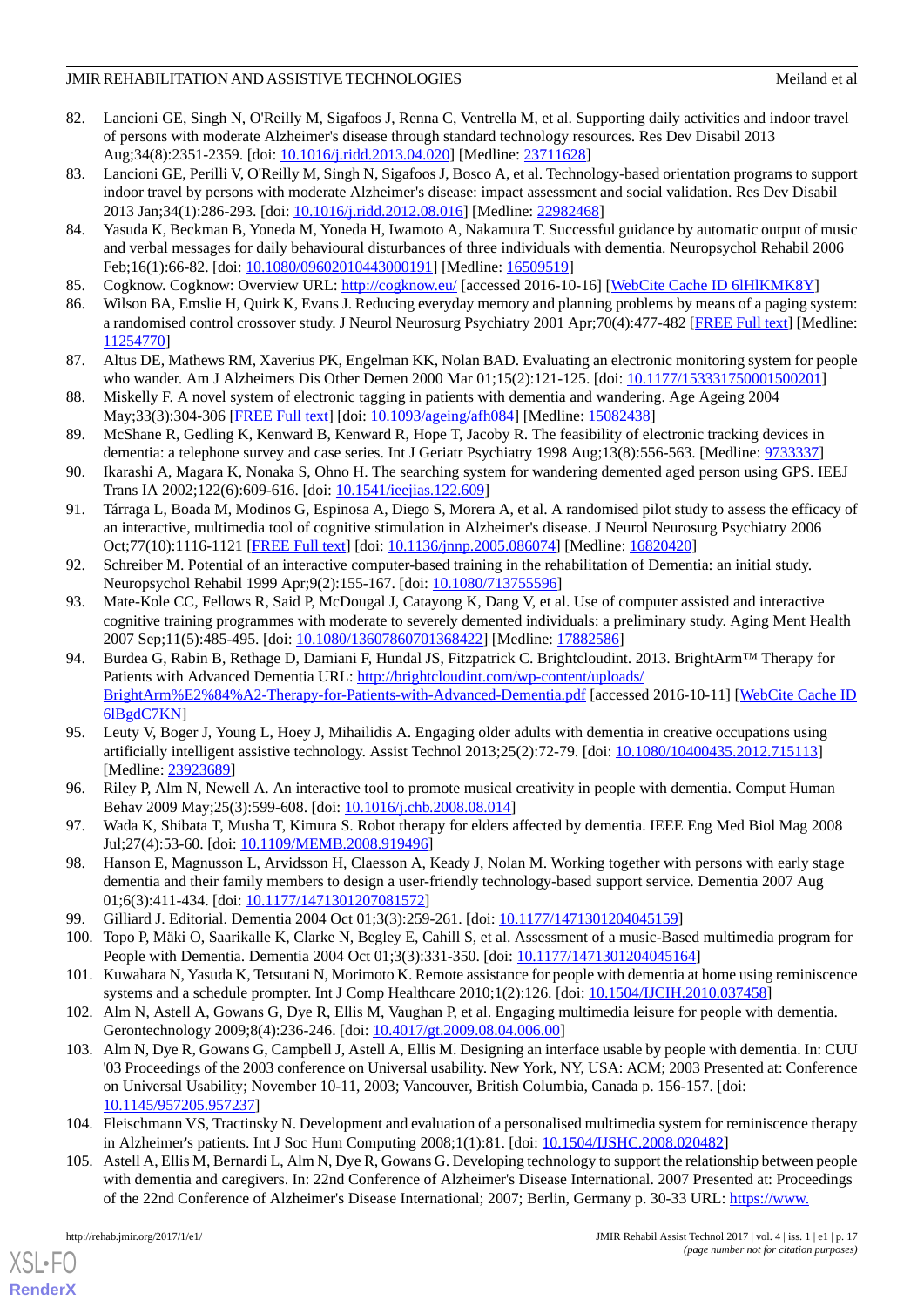[researchgate.net/profile/Arlene\\_Astell/publication/](https://www.researchgate.net/profile/Arlene_Astell/publication/265192971_Developing_Technology_to_Support_the_Relationship_between_People_with_Dementia_and_Caregivers/links/548207a30cf2f5dd63a8961a.pdf)

[265192971\\_Developing\\_Technology\\_to\\_Support\\_the\\_Relationship\\_between\\_People\\_with\\_Dementia\\_and\\_Caregivers/](https://www.researchgate.net/profile/Arlene_Astell/publication/265192971_Developing_Technology_to_Support_the_Relationship_between_People_with_Dementia_and_Caregivers/links/548207a30cf2f5dd63a8961a.pdf) [links/548207a30cf2f5dd63a8961a.pdf](https://www.researchgate.net/profile/Arlene_Astell/publication/265192971_Developing_Technology_to_Support_the_Relationship_between_People_with_Dementia_and_Caregivers/links/548207a30cf2f5dd63a8961a.pdf)

- <span id="page-17-0"></span>106. Astell AJ, Ellis MP, Bernardi L, Alm N, Dye R, Gowans G, et al. Using a touch screen computer to support relationships between people with dementia and caregivers. Interact Comput 2010 Jul;22(4):267-275. [doi: [10.1016/j.intcom.2010.03.003](http://dx.doi.org/10.1016/j.intcom.2010.03.003)]
- <span id="page-17-1"></span>107. Olsen RV, Hutchings BL, Ehrenkrantz E. "Media Memory Lane" interventions in an Alzheimer's day care center. Am J Alzheimers Dis Other Demen 2000 May 01;15(3):163-175. [doi: [10.1177/153331750001500307\]](http://dx.doi.org/10.1177/153331750001500307)
- 108. Topo P, Jylhä M, Laine J. Can the telephone-using abilities of people with dementia be promoted? An evaluation of a simple-to-use telephone. Technol Disabil 2002 Feb;14(1):3-13.
- <span id="page-17-2"></span>109. Kort S. Mobile Coaching. A pilot study into the user-friendliness and effects of Mobile Coaching on the wellbeing of people with dementia and their informal caregivers. In: aculty of Psychology, Vrije Universteit, Amsterdam; 2005..
- <span id="page-17-3"></span>110. Sävenstedt S, Brulin C, Sandman P. Family members' narrated experiences of communicating via video-phone with patients with dementia staying at a nursing home. J Telemed Telecare 2003;9(4):216-220. [doi: [10.1258/135763303322225544](http://dx.doi.org/10.1258/135763303322225544)] [Medline: [12952692](http://www.ncbi.nlm.nih.gov/entrez/query.fcgi?cmd=Retrieve&db=PubMed&list_uids=12952692&dopt=Abstract)]
- <span id="page-17-4"></span>111. Chan M, Campo E, Estève D. Assessment of activity of elderly people using a home monitoring system. Int J Rehabil Res 2005 Mar;28(1):69-76. [Medline: [15729100](http://www.ncbi.nlm.nih.gov/entrez/query.fcgi?cmd=Retrieve&db=PubMed&list_uids=15729100&dopt=Abstract)]
- <span id="page-17-5"></span>112. Curry RG, Tinoco M, Wardle D. Citeseerx.ist. London: Department of Health; 2002. The use of information and communication technology (ICT) to support independent living for older and disabled people URL: [http://citeseerx.ist.psu.edu/](http://citeseerx.ist.psu.edu/viewdoc/download?doi=10.1.1.199.17&rep=rep1&type=pdf) [viewdoc/download?doi=10.1.1.199.17&rep=rep1&type=pdf](http://citeseerx.ist.psu.edu/viewdoc/download?doi=10.1.1.199.17&rep=rep1&type=pdf) [accessed 2016-12-27] [\[WebCite Cache ID 6n75i1sSu](http://www.webcitation.org/

                                            6n75i1sSu)]
- <span id="page-17-6"></span>113. Rowe M, Lane S, Phipps C. CareWatch: a home monitoring system for use in homes of persons with cognitive impairment. Top Geriatr Rehabil 2007 Jan 01;23(1):3-8 [[FREE Full text\]](http://europepmc.org/abstract/MED/20454554) [Medline: [20454554\]](http://www.ncbi.nlm.nih.gov/entrez/query.fcgi?cmd=Retrieve&db=PubMed&list_uids=20454554&dopt=Abstract)
- <span id="page-17-8"></span><span id="page-17-7"></span>114. Barlow J, Bayer S, Castleton B, Curry R. Meeting government objectives for telecare in moving from local implementation to mainstream services. J Telemed Telecare 2005;11(Suppl 1):49-51. [Medline: [16124135\]](http://www.ncbi.nlm.nih.gov/entrez/query.fcgi?cmd=Retrieve&db=PubMed&list_uids=16124135&dopt=Abstract)
- <span id="page-17-9"></span>115. Woolham J, Frisby B. How technology can help people feel safe at home. J Dem Care 2002;10(2):27-28 [\[FREE Full text](http://www.careinfo.org/2002/03/)]
- 116. Moriarty J, Baruch J, Downs M, Baldwin C, Bruce E, Richardson B, et al. Innovative practice. Dementia 2004 Oct 01;3(3):371-392. [doi: [10.1177/1471301204045192\]](http://dx.doi.org/10.1177/1471301204045192)
- 117. Loh PK, Donaldson M, Flicker L, Maher S, Goldswain P. Development of a telemedicine protocol for the diagnosis of Alzheimer's disease. J Telemed Telecare 2007;13(2):90-94. [doi: [10.1258/135763307780096159](http://dx.doi.org/10.1258/135763307780096159)] [Medline: [17359573](http://www.ncbi.nlm.nih.gov/entrez/query.fcgi?cmd=Retrieve&db=PubMed&list_uids=17359573&dopt=Abstract)]
- <span id="page-17-11"></span><span id="page-17-10"></span>118. Poon P, Hui E, Dai D, Kwok T, Woo J. Cognitive intervention for community-dwelling older persons with memory problems: telemedicine versus face-to-face treatment. Int J Geriatr Psychiatry 2005 Mar;20(3):285-286. [doi: [10.1002/gps.1282](http://dx.doi.org/10.1002/gps.1282)] [Medline: [15717335](http://www.ncbi.nlm.nih.gov/entrez/query.fcgi?cmd=Retrieve&db=PubMed&list_uids=15717335&dopt=Abstract)]
- <span id="page-17-12"></span>119. Cullum CM, Weiner M, Gehrmann H, Hynan L. Feasibility of telecognitive assessment in dementia. Assessment 2006 Dec;13(4):385-390. [doi: [10.1177/1073191106289065\]](http://dx.doi.org/10.1177/1073191106289065) [Medline: [17050908\]](http://www.ncbi.nlm.nih.gov/entrez/query.fcgi?cmd=Retrieve&db=PubMed&list_uids=17050908&dopt=Abstract)
- <span id="page-17-13"></span>120. Lee JH, Kim JH, Jhoo JH, Lee KU, Kim KW, Lee DY, et al. A telemedicine system as a care modality for dementia patients in Korea. Alzheimer Dis Assoc Disord 2000;14(2):94-101. [Medline: [10850748](http://www.ncbi.nlm.nih.gov/entrez/query.fcgi?cmd=Retrieve&db=PubMed&list_uids=10850748&dopt=Abstract)]
- <span id="page-17-14"></span>121. Ambient Assisted Living-Association. 2014. Study concerning a market observatory in the ambient assisted living field URL:<http://www.aal-europe.eu/wp-content/uploads/2016/03/Final-report-SA-Market-observatory.pdf> [accessed 2016-10-15] [[WebCite Cache ID 6lHmDGRf5\]](http://www.webcitation.org/

                                            6lHmDGRf5)
- <span id="page-17-15"></span>122. National Library of Medicine (US). Health Services/Technology Assessment Texts (HSTAT) URL: [https://www.](https://www.ncbi.nlm.nih.gov/books/NBK16710/) [ncbi.nlm.nih.gov/books/NBK16710/](https://www.ncbi.nlm.nih.gov/books/NBK16710/) [accessed 2016-10-16] [[WebCite Cache ID 6lHmIQfQH\]](http://www.webcitation.org/

                                            6lHmIQfQH)
- <span id="page-17-16"></span>123. University of York. Centre for Reviews and Dissemination URL:<http://www.york.ac.uk/crd/> [accessed 2016-10-15] [[WebCite Cache ID 6lHmL25K1\]](http://www.webcitation.org/

                                            6lHmL25K1)
- <span id="page-17-17"></span>124. German Institute of Medical Documentation and Information. DIMDI Medical Knowledge URL: [http://www.dimdi.de/](http://www.dimdi.de/static/en/hta/index.htm) [static/en/hta/index.htm](http://www.dimdi.de/static/en/hta/index.htm) [accessed 2016-10-16] [[WebCite Cache ID 6lHmqXEH1](http://www.webcitation.org/

                                            6lHmqXEH1)]
- <span id="page-17-18"></span>125. Jimison H, Gorman P, Woods S, Nygren P, Walker M, Norris S, et al. Barriers and drivers of health information technology use for the elderly, chronically ill, and underserved. Evid Rep Technol Assess (Full Rep) 2008 Nov(175):1-1422. [Medline: [19408968](http://www.ncbi.nlm.nih.gov/entrez/query.fcgi?cmd=Retrieve&db=PubMed&list_uids=19408968&dopt=Abstract)]
- <span id="page-17-19"></span>126. Finkelstein J, Knight A, Marinopoulos S, Gibbons M, Berger Z, Aboumatar H, et al. Enabling patient-centered care through health information technology. Evid Rep Technol Assess (Full Rep) 2012 Jun(206):1-1531. [Medline: [24422882](http://www.ncbi.nlm.nih.gov/entrez/query.fcgi?cmd=Retrieve&db=PubMed&list_uids=24422882&dopt=Abstract)]
- <span id="page-17-21"></span><span id="page-17-20"></span>127. NHS. The ATTILA Trial: Assistive Technology and Telecare to maintain Independent Living At home for people with dementia URL: [http://www.nets.nihr.ac.uk/\\_\\_data/assets/pdf\\_file/0008/81665/PRO-10-50-02.pdf](http://www.nets.nihr.ac.uk/__data/assets/pdf_file/0008/81665/PRO-10-50-02.pdf)[[WebCite Cache ID](http://www.webcitation.org/

                                            6lHmuwmbN) [6lHmuwmbN\]](http://www.webcitation.org/

                                            6lHmuwmbN)
- 128. Van der Roest HG, Wenborn J, Dröes RM, Orrell M. Assistive technology for memory support in dementia. Cochrane Database Syst Rev 2012 Feb(2). [doi: [10.1002/14651858.CD009627\]](http://dx.doi.org/10.1002/14651858.CD009627)
- 129. JPND Research. 2014. Assisted Living Technologies URL: [http://www.neurodegenerationresearch.eu/initiatives/](http://www.neurodegenerationresearch.eu/initiatives/jpnd-alignment-actions/assisted-living-technologies/) [jpnd-alignment-actions/assisted-living-technologies/](http://www.neurodegenerationresearch.eu/initiatives/jpnd-alignment-actions/assisted-living-technologies/) [accessed 2016-10-15] [\[WebCite Cache ID 6lHmyiEVn](http://www.webcitation.org/

                                            6lHmyiEVn)]
- 130. Trent Dementia Services Development Centre. AT Dementia: Information on assistive technology for people with dementia URL: <https://www.atdementia.org.uk/> [accessed 2016-10-15] [\[WebCite Cache ID 6lHn8Nqq0](http://www.webcitation.org/

                                            6lHn8Nqq0)]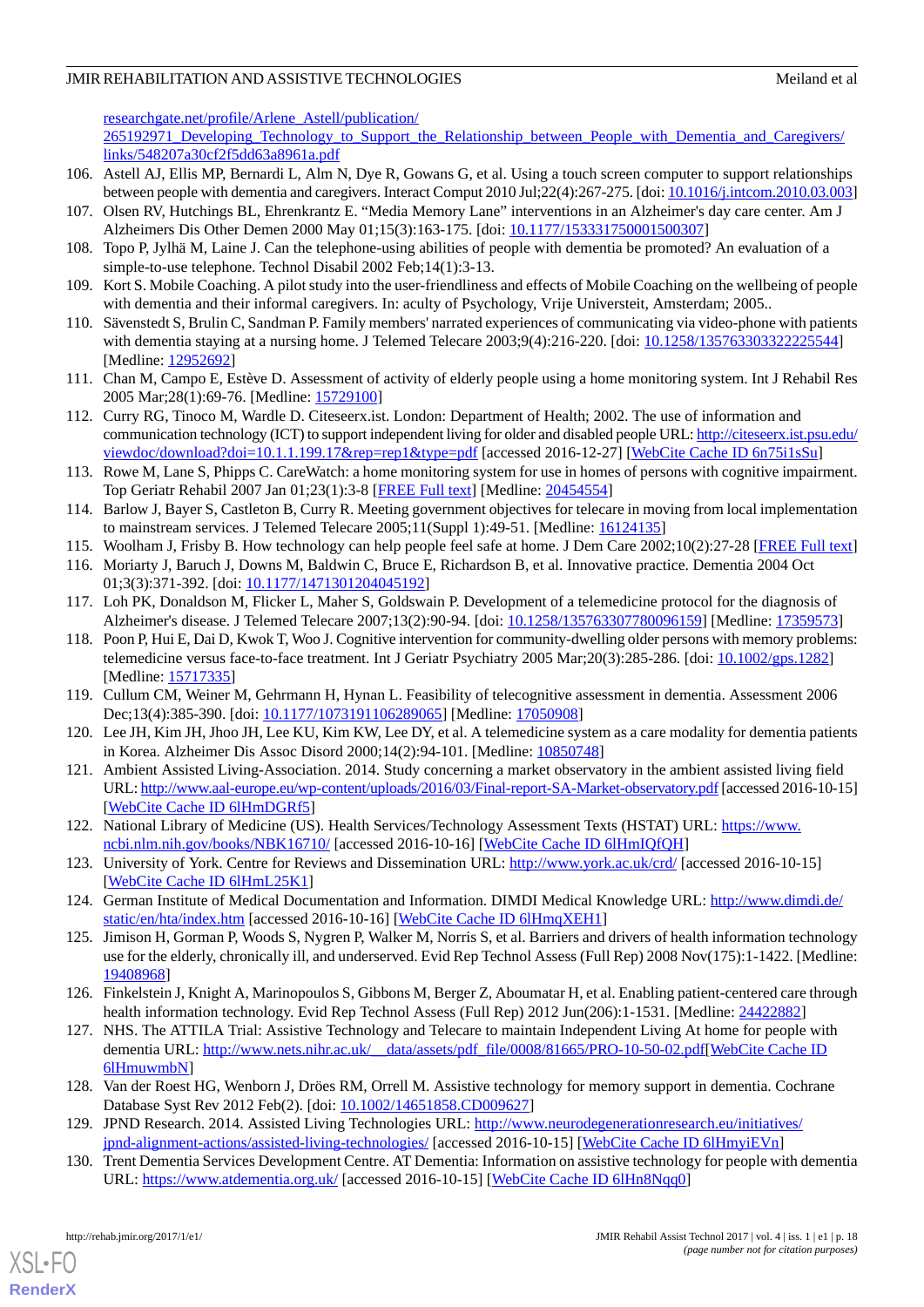- <span id="page-18-0"></span>131. Cash M. Assistive technology and people with dementia. Rev Clin Gerontol 1999;13(4):313-319. [doi: [10.1017/S0959259804001169](http://dx.doi.org/10.1017/S0959259804001169)]
- <span id="page-18-1"></span>132. Kang HG, Mahoney D, Hoenig H, Hirth V, Bonato P, Hajjar I, Center for Integration of Medicine and Innovative Technology Working Group on Advanced Approaches to Physiologic Monitoring for the Aged. In situ monitoring of health in older adults: technologies and issues. J Am Geriatr Soc 2010 Aug;58(8):1579-1586. [doi: [10.1111/j.1532-5415.2010.02959.x\]](http://dx.doi.org/10.1111/j.1532-5415.2010.02959.x) [Medline: [20646105](http://www.ncbi.nlm.nih.gov/entrez/query.fcgi?cmd=Retrieve&db=PubMed&list_uids=20646105&dopt=Abstract)]
- <span id="page-18-2"></span>133. Landau R, Auslander G, Werner S, Shoval N, Heinik J. Families' and professional caregivers' views of using advanced technology to track people with dementia. Qual Health Res 2010 Mar;20(3):409-419. [doi: [10.1177/1049732309359171](http://dx.doi.org/10.1177/1049732309359171)] [Medline: [20133506](http://www.ncbi.nlm.nih.gov/entrez/query.fcgi?cmd=Retrieve&db=PubMed&list_uids=20133506&dopt=Abstract)]
- <span id="page-18-4"></span><span id="page-18-3"></span>134. Landau R, Auslander G, Werner S, Shoval N, Heinik J. Who should make the decision on the use of GPS for people with dementia? Aging Ment Health 2011 Jan;15(1):78-84. [doi: [10.1080/13607861003713166](http://dx.doi.org/10.1080/13607861003713166)] [Medline: [20924823](http://www.ncbi.nlm.nih.gov/entrez/query.fcgi?cmd=Retrieve&db=PubMed&list_uids=20924823&dopt=Abstract)]
- <span id="page-18-5"></span>135. Landau R, Werner S, Auslander G, Shoval N, Heinik J. What do cognitively intact older people think about the use of electronic tracking devices for people with dementia? A preliminary analysis. Int Psychogeriatr 2010 Dec;22(8):1301-1309. [doi: [10.1017/S1041610210001316\]](http://dx.doi.org/10.1017/S1041610210001316) [Medline: [20594387](http://www.ncbi.nlm.nih.gov/entrez/query.fcgi?cmd=Retrieve&db=PubMed&list_uids=20594387&dopt=Abstract)]
- <span id="page-18-6"></span>136. Landau R, Werner S. Ethical aspects of using GPS for tracking people with dementia: recommendations for practice. Int Psychogeriatr 2012 Mar;24(3):358-366. [doi: [10.1017/S1041610211001888\]](http://dx.doi.org/10.1017/S1041610211001888) [Medline: [22014284\]](http://www.ncbi.nlm.nih.gov/entrez/query.fcgi?cmd=Retrieve&db=PubMed&list_uids=22014284&dopt=Abstract)
- <span id="page-18-7"></span>137. Lindqvist E, Nygård L, Borell L. Significant junctures on the way towards becoming a user of assistive technology in Alzheimer's disease. Scand J Occup Ther 2013 Sep;20(5):386-396. [doi: [10.3109/11038128.2013.766761\]](http://dx.doi.org/10.3109/11038128.2013.766761) [Medline: [23394183](http://www.ncbi.nlm.nih.gov/entrez/query.fcgi?cmd=Retrieve&db=PubMed&list_uids=23394183&dopt=Abstract)]
- <span id="page-18-8"></span>138. Mahoney DF, Purtilo R, Webbe F, Alwan M, Bharucha A, Adlam T, Working Group on Technology of the Alzheimer's Association. In-home monitoring of persons with dementia: ethical guidelines for technology research and development. Alzheimers Dement 2007 Jul;3(3):217-226. [doi: [10.1016/j.jalz.2007.04.388\]](http://dx.doi.org/10.1016/j.jalz.2007.04.388) [Medline: [19595941\]](http://www.ncbi.nlm.nih.gov/entrez/query.fcgi?cmd=Retrieve&db=PubMed&list_uids=19595941&dopt=Abstract)
- <span id="page-18-10"></span><span id="page-18-9"></span>139. Mao HF, Chang LH, Yao G, Chen WY, Huang WN. Indicators of perceived useful dementia care assistive technology: caregivers' perspectives. Geriatr Gerontol Int 2015 Aug;15(8):1049-1057. [doi: [10.1111/ggi.12398](http://dx.doi.org/10.1111/ggi.12398)] [Medline: [25407039\]](http://www.ncbi.nlm.nih.gov/entrez/query.fcgi?cmd=Retrieve&db=PubMed&list_uids=25407039&dopt=Abstract)
- <span id="page-18-11"></span>140. Martin S, Cunningham C. Ethical considerations for integrating technology. Alzheimers care today 2007;8(3):251-258. [doi: [10.1097/01.ALCAT.0000281873.66023.7e](http://dx.doi.org/10.1097/01.ALCAT.0000281873.66023.7e)]
- <span id="page-18-12"></span>141. McCabe L, Innes A. Supporting safe walking for people with dementia: user participation in the development of new technology. Gerontechnology 2013;12(1):4-15. [doi: [10.4017/gt.2013.12.1.006.00\]](http://dx.doi.org/10.4017/gt.2013.12.1.006.00)
- 142. McKinstry B, Sheikh A. The use of global positioning systems in promoting safer walking for people with dementia. J Telemed Telecare 2013 Jul;19(5):288-292. [doi: [10.1177/1357633X13495481](http://dx.doi.org/10.1177/1357633X13495481)] [Medline: [24163239\]](http://www.ncbi.nlm.nih.gov/entrez/query.fcgi?cmd=Retrieve&db=PubMed&list_uids=24163239&dopt=Abstract)
- <span id="page-18-13"></span>143. Mehrabian S, Extra J, Wu Y, Pino M, Traykov L, Rigaud A. The perceptions of cognitively impaired patients and their caregivers of a home telecare system. Med Devices (Auckl) 2015;8:21-29 [\[FREE Full text](https://dx.doi.org/10.2147/MDER.S70520)] [doi: [10.2147/MDER.S70520](http://dx.doi.org/10.2147/MDER.S70520)] [Medline: [25552909](http://www.ncbi.nlm.nih.gov/entrez/query.fcgi?cmd=Retrieve&db=PubMed&list_uids=25552909&dopt=Abstract)]
- <span id="page-18-15"></span><span id="page-18-14"></span>144. Olsson A, Engström M, Skovdahl K, Lampic C. My, your and our needs for safety and security: relatives' reflections on using information and communication technology in dementia care. Scand J Caring Sci 2012 Mar;26(1):104-112. [doi: [10.1111/j.1471-6712.2011.00916.x\]](http://dx.doi.org/10.1111/j.1471-6712.2011.00916.x) [Medline: [21843198\]](http://www.ncbi.nlm.nih.gov/entrez/query.fcgi?cmd=Retrieve&db=PubMed&list_uids=21843198&dopt=Abstract)
- <span id="page-18-16"></span>145. Pino M, Boulay M, Jouen F, Rigaud A. "Are we ready for robots that care for us?" Attitudes and opinions of older adults toward socially assistive robots. Front Aging Neurosci 2015;7:141 [[FREE Full text](https://dx.doi.org/10.3389/fnagi.2015.00141)] [doi: [10.3389/fnagi.2015.00141](http://dx.doi.org/10.3389/fnagi.2015.00141)] [Medline: [26257646](http://www.ncbi.nlm.nih.gov/entrez/query.fcgi?cmd=Retrieve&db=PubMed&list_uids=26257646&dopt=Abstract)]
- <span id="page-18-17"></span>146. Plastow NA. Is big brother watching you? Responding to tagging and tracking in Dementia care. Br J Occup Ther 2006 Nov 01;69(11):525-527. [doi: [10.1177/030802260606901106](http://dx.doi.org/10.1177/030802260606901106)]
- <span id="page-18-18"></span>147. Robinson L, Hutchings D, Corner L, Beyer F, Dickinson H, Vanoli A, et al. A systematic literature review of the effectiveness of non-pharmacological interventions to prevent wandering in dementia and evaluation of the ethical implications and acceptability of their use. Health Technol Assess 2006 Aug;10(26):iii, ix-iii,108 [[FREE Full text](http://www.journalslibrary.nihr.ac.uk/hta/volume-10/issue-26)] [Medline: [16849002\]](http://www.ncbi.nlm.nih.gov/entrez/query.fcgi?cmd=Retrieve&db=PubMed&list_uids=16849002&dopt=Abstract)
- <span id="page-18-20"></span><span id="page-18-19"></span>148. Robinson L, Hutchings D, Corner L, Finch T, Hughes J, Brittain K, et al. Balancing rights and risks: conflicting perspectives in the management of wandering in dementia. Health Risk Soc 2007 Oct 16;9(4):389-406. [doi: [10.1080/13698570701612774\]](http://dx.doi.org/10.1080/13698570701612774)
- <span id="page-18-21"></span>149. Siotia R, Simpson C. Applying telecare in dementia: what psychiatrists need to know. Adv Psychiatr Treat 2008 Sep 01;14(5):382-388. [doi: [10.1192/apt.bp.107.003566\]](http://dx.doi.org/10.1192/apt.bp.107.003566)
- <span id="page-18-22"></span>150. Sorell T, Draper H. Telecare, surveillance, and the welfare state. Am J Bioeth 2012;12(9):36-44. [doi: [10.1080/15265161.2012.699137\]](http://dx.doi.org/10.1080/15265161.2012.699137) [Medline: [22881854\]](http://www.ncbi.nlm.nih.gov/entrez/query.fcgi?cmd=Retrieve&db=PubMed&list_uids=22881854&dopt=Abstract)
- 151. Van Berlo A. Ethics in domotics. Gerontechnology 2005;3(3):170. [doi: [10.4017/gt.2005.03.03.007.00](http://dx.doi.org/10.4017/gt.2005.03.03.007.00)]
- 152. Welsh S, Hassiotis A, O'Mahoney G, Deahl M. Big brother is watching you--the ethical implications of electronic surveillance measures in the elderly with dementia and in adults with learning difficulties. Aging Ment Health 2003 Sep;7(5):372-375. [doi: [10.1080/1360786031000150658](http://dx.doi.org/10.1080/1360786031000150658)] [Medline: [12959806\]](http://www.ncbi.nlm.nih.gov/entrez/query.fcgi?cmd=Retrieve&db=PubMed&list_uids=12959806&dopt=Abstract)
- 153. White EB, Montgomery P. Electronic tracking for people with dementia: an exploratory study of the ethical issues experienced by carers in making decisions about usage. Dementia 2014 Mar 01;13(2):216-232. [doi: [10.1177/1471301212460445\]](http://dx.doi.org/10.1177/1471301212460445) [Medline: [24599815](http://www.ncbi.nlm.nih.gov/entrez/query.fcgi?cmd=Retrieve&db=PubMed&list_uids=24599815&dopt=Abstract)]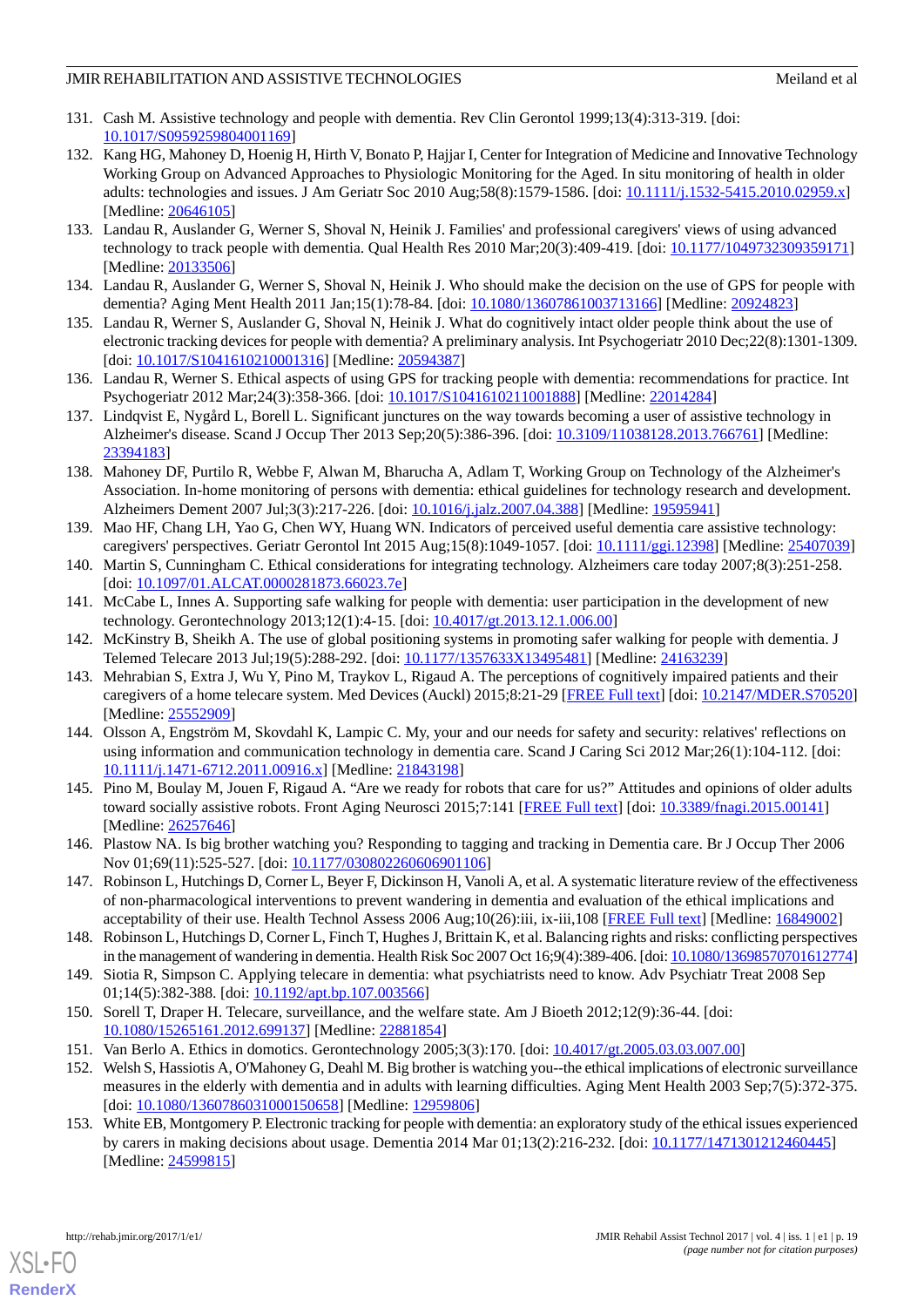- <span id="page-19-0"></span>154. Zwijsen SA, Niemeijer A, Hertogh CM. Ethics of using assistive technology in the care for community-dwelling elderly people: an overview of the literature. Aging Ment Health 2011 May;15(4):419-427. [doi: [10.1080/13607863.2010.543662](http://dx.doi.org/10.1080/13607863.2010.543662)] [Medline: [21500008](http://www.ncbi.nlm.nih.gov/entrez/query.fcgi?cmd=Retrieve&db=PubMed&list_uids=21500008&dopt=Abstract)]
- <span id="page-19-2"></span><span id="page-19-1"></span>155. Hughes J, Newby J, Louw S, Campbell G, Hutton J. Ethical issues and tagging in dementia: a survey. J Ethics Ment Health 2008;3(1):1-6 [[FREE Full text](http://eprint.ncl.ac.uk/file_store/production/38622/6E77A092-E301-414B-8F6B-B1C901E2A634.pdf)]
- <span id="page-19-3"></span>156. Marshall M. Technology to help people with dementia remain in their own homes. Generations 1999;23(3):85 [[FREE Full](http://connection.ebscohost.com/c/articles/2517954/technology-help-people-dementia-remain-their-own-homes) [text](http://connection.ebscohost.com/c/articles/2517954/technology-help-people-dementia-remain-their-own-homes)]
- <span id="page-19-4"></span>157. Werner S, Landau R. Social workers' and students' attitudes toward electronic tracking of people with Alzheimer's disease. J Soc Work Educ 2011 Aug;30(5):541-557. [doi: [10.1080/02615479.2010.508090\]](http://dx.doi.org/10.1080/02615479.2010.508090)
- <span id="page-19-5"></span>158. Frisardi V, Imbimbo B. Gerontechnology for demented patients: smart homes for smart aging. J Alzheimers Dis 2011;23(1):143-146. [doi: [10.3233/JAD-2010-101599](http://dx.doi.org/10.3233/JAD-2010-101599)] [Medline: [21157023\]](http://www.ncbi.nlm.nih.gov/entrez/query.fcgi?cmd=Retrieve&db=PubMed&list_uids=21157023&dopt=Abstract)
- <span id="page-19-6"></span>159. Kearns WD, Fozard J. High-speed networking and embedded gerontechnologies. Gerontechnology 2007;6(3):135-146 [[FREE Full text](http://gerontechnology.info/index.php/journal/article/view/702)] [doi: [10.4017/gt.2007.06.03.003.00](http://dx.doi.org/10.4017/gt.2007.06.03.003.00)]
- <span id="page-19-7"></span>160. Joddrell P, Astell AJ. Studies involving people with dementia and touchscreen technology: a literature review. JMIR Rehabil Assist Technol 2016 Nov 04;3(2):e10. [doi: [10.2196/rehab.5788\]](http://dx.doi.org/10.2196/rehab.5788)
- <span id="page-19-8"></span>161. Peterson C, Prasad NR, Prasad R. The future of assistive technologies for dementia. Gerontechnology 2012;11(2):195 [[FREE Full text](http://gerontechnology.info/index.php/journal/article/view/gt.2012.11.02.427.00)] [doi: [10.4017/gt.2012.11.02.427.00](http://dx.doi.org/10.4017/gt.2012.11.02.427.00)]
- <span id="page-19-9"></span>162. The Association for Geographic Information. 2015. AGI Foresight Report 2020 URL: [http://www.agi.org.uk/news/](http://www.agi.org.uk/news/foresight-report) [foresight-report](http://www.agi.org.uk/news/foresight-report) [accessed 2016-10-16] [\[WebCite Cache ID 6lHnUjB16\]](http://www.webcitation.org/

                                            6lHnUjB16)
- <span id="page-19-10"></span>163. Moniz-Cook E, Vernooij-Dassen M, Woods R, Verhey F, Chattat R, De Vugt M, INTERDEM group. A European consensus on outcome measures for psychosocial intervention research in dementia care. Aging Ment Health 2008 Jan;12(1):14-29. [doi: [10.1080/13607860801919850](http://dx.doi.org/10.1080/13607860801919850)] [Medline: [18297476\]](http://www.ncbi.nlm.nih.gov/entrez/query.fcgi?cmd=Retrieve&db=PubMed&list_uids=18297476&dopt=Abstract)
- <span id="page-19-11"></span>164. Alzheimer Europe. 2012. 2010: The ethical issues linked to the use of assistive technology in dementia care URL: [http:/](http://www.alzheimer-europe.org/EN/Ethics/Ethical-issues-in-practice/2010-The-ethical-issues-linked-to-the-use-of-assistive-technology-in-dementia-care) [/www.alzheimer-europe.org/EN/Ethics/Ethical-issues-in-practice/](http://www.alzheimer-europe.org/EN/Ethics/Ethical-issues-in-practice/2010-The-ethical-issues-linked-to-the-use-of-assistive-technology-in-dementia-care) [2010-The-ethical-issues-linked-to-the-use-of-assistive-technology-in-dementia-care](http://www.alzheimer-europe.org/EN/Ethics/Ethical-issues-in-practice/2010-The-ethical-issues-linked-to-the-use-of-assistive-technology-in-dementia-care) [accessed 2016-10-16] [\[WebCite Cache](http://www.webcitation.org/

                                            6lHndGoHE) [ID 6lHndGoHE](http://www.webcitation.org/

                                            6lHndGoHE)]
- 165. Alzheimer Europe. Luxembourg: Alzheimer Europe; 2014. Ethical dilemmas faced by carers and people with dementia URL: <http://www.alzheimer-europe.org/Publications/Alzheimer-Europe-Reports> [accessed 2016-12-28] [\[WebCite Cache](http://www.webcitation.org/

                                            6n7AIGmAe) [ID 6n7AIGmAe\]](http://www.webcitation.org/

                                            6n7AIGmAe)

# **Abbreviations**

**AALA:** Ambient Assisted Living Association **CeHRes:** Centre for eHealth Research and Disease Management **GPS:** Global Positioning System **HCD:** human-centered design **HSTA:** health services or technology assessment **HTA:** health technology assessment **ICT:** information and communication technology **RCT:** randomized controlled trial

*Edited by G Eysenbach; submitted 20.07.16; peer-reviewed by R Davies, M Pino; comments to author 25.08.16; revised version received 16.10.16; accepted 24.10.16; published 16.01.17*

#### *Please cite as:*

*Meiland F, Innes A, Mountain G, Robinson L, van der Roest H, García-Casal JA, Gove D, Thyrian JR, Evans S, Dröes RM, Kelly F, Kurz A, Casey D, Szcze*ś*niak D, Dening T, Craven MP, Span M, Felzmann H, Tsolaki M, Franco-Martin M Technologies to Support Community-Dwelling Persons With Dementia: A Position Paper on Issues Regarding Development, Usability, Effectiveness and Cost-Effectiveness, Deployment, and Ethics JMIR Rehabil Assist Technol 2017;4(1):e1 URL: <http://rehab.jmir.org/2017/1/e1/> doi: [10.2196/rehab.6376](http://dx.doi.org/10.2196/rehab.6376) PMID: [28582262](http://www.ncbi.nlm.nih.gov/entrez/query.fcgi?cmd=Retrieve&db=PubMed&list_uids=28582262&dopt=Abstract)*

©Franka Meiland, Anthea Innes, Gail Mountain, Louise Robinson, Henriëtte van der Roest, J Antonio García-Casal, Dianne Gove, Jochen René Thyrian, Shirley Evans, Rose-Marie Dröes, Fiona Kelly, Alexander Kurz, Dympna Casey, Dorota Szcześniak, Tom Dening, Michael P Craven, Marijke Span, Heike Felzmann, Magda Tsolaki, Manuel Franco-Martin. Originally published